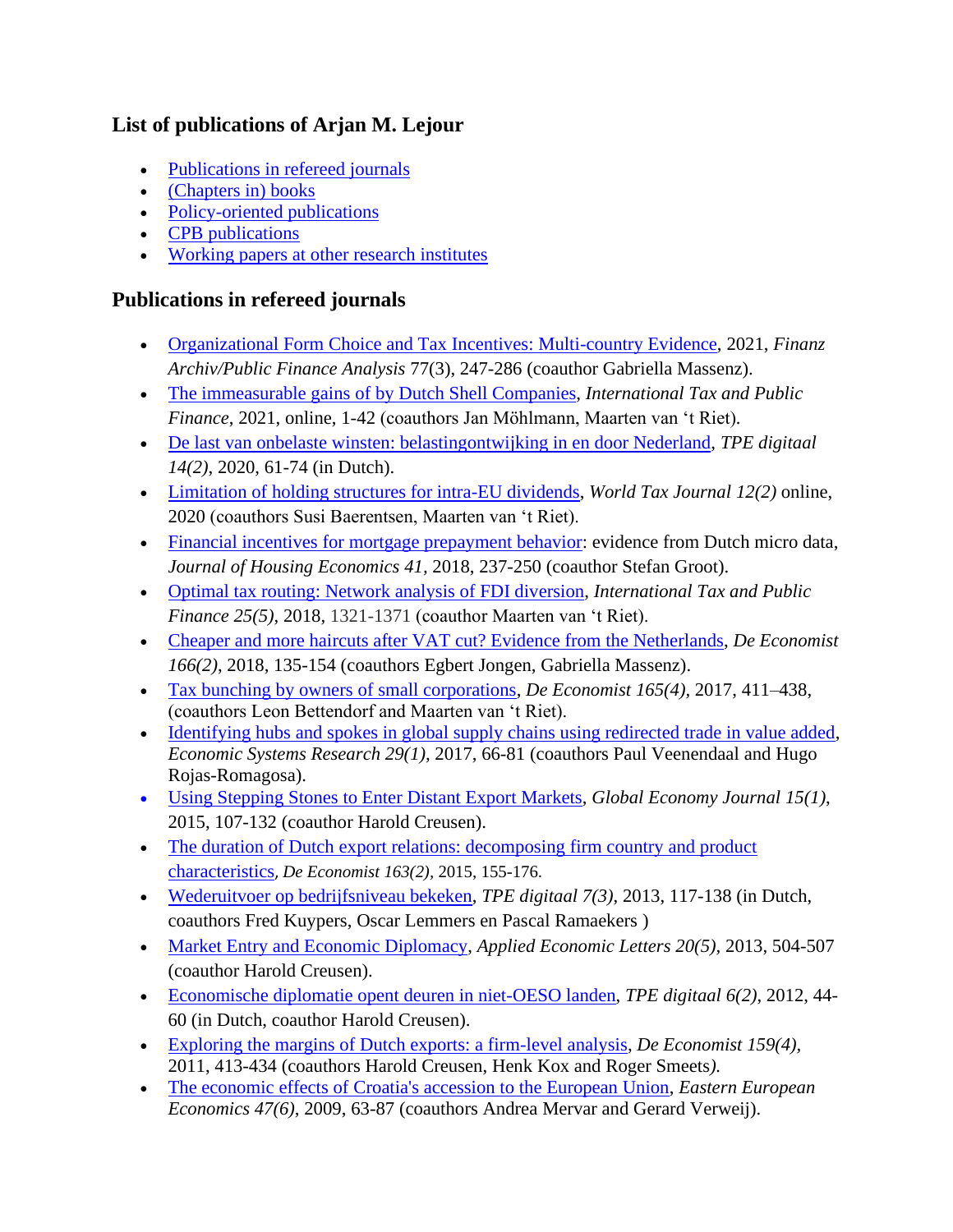- [EU accession and income growth; an empirical approach,](http://www.springerlink.com/content/9x8081h305635k84/?p=e7ba3b32277246edb78fb868049a038b&pi=2) *Transition Studies Review 16(1),* 2009, 127 -144 (coauthors Vladimir Solanic and Paul Tang).
- International [trade in services: editorial introduction,](http://dx.doi.org/10.1007/s10842-008-0037-y) *Journal of Industry, Competition and Trade 8(3&4)*, 2008, 169-180 (coauthor Peter Smith).
- [Opening services markets within Europe; modelling foreign establishments in a CGE](http://dx.doi.org/10.1016/j.econmod.2008.01.007)  [framework,](http://dx.doi.org/10.1016/j.econmod.2008.01.007) *Economic Modelling* 25, 2008, 1022-1039 (coauthors Hugo Rojas-Romagosa and Gerard Verweij).
- [Economic benefits of an integrated European market for services,](http://www.sciencedirect.com/science?_ob=ArticleURL&_udi=B6V82-4NS366S-1&_user=452862&_coverDate=05%2F18%2F2007&_rdoc=3&_fmt=full&_orig=browse&_srch=doc-info%28%23toc%235858%239999%23999999999%2399999%23FLA%23display%23Articles%29&_cdi=5858&_sort=d&_docanchor=&view=c&_ct=41&_acct=C000021641&_version=1&_urlVersion=0&_userid=452862&md5=0f4020e33ab0ef29bc55da071a8d896c) *Journal of Policy Modelling 30(2),* 2008, 301-319 (coauthors Ronald de Bruijn and Henk Kox).
- [The Tradability of Services within Canada and the European Union,](http://www.informaworld.com/smpp/content~content=a779310187~db=all~order=page) *The Service Industries Journal 27(4)*, 2007, 389-410 (coauthor Jan-Willem de Paiva Verheijden).
- [The effects of the Services Directive on Intra-EU Trade and FDI,](http://www.cairn.info/revue-economique-2006-4-p-747.htm) *Revue Economique 57(4)*, 2006, 747-769 (coauthor Henk Kox). Also published in B. Hoekman (ed.) *[The WTO And Trade In Services](http://www.e-elgar.com/bookentry_main.lasso?id=2984)* volume 1, chapter 19*.*
- [Openness, Growth and R&D Spillovers: Uncovering the Missing Link?,](http://www3.interscience.wiley.com/journal/118662719/abstract) *Review of International Economics 13,* 2005, 927-944 (coauthor Richard Nahuis).
- [Turkish Delight: Does Turkey's accession to the EU bring economic benefits?,](http://onlinelibrary.wiley.com/doi/10.1111/j.0023-5962.2005.00279.x/abstract) *Kyklos 58(1),* 2005, 87-120 (coauthor Ruud de Mooij).
- [Globalization and the global environment: four quantitative scenarios,](http://www.ingentaconnect.com/content/routledg/gtpt/2003/00000026/00000001/art00002) *Transportation Planning and Technology 26*, 2003, 9-40.
- [Globalisering van de diensteneconomie?,](http://personal.vu.nl/g.m.linders/research/Maandschrift_website.pdf) *Maandschrift Economie*, 2002, 208-225 (in Dutch, coauthor Gert-Jan Linders).
- [Endogenous comparative advantages in developing economies,](http://www.springerlink.com/content/p6mu7073q43931q0/) *De Economist 148,* 2000, 205-231 (coauthors Guido van Steen and Hans Timmer).
- [Source-based versus residence-based capital-income taxes in a dynamic model,](http://www.sciencedirect.com/science?_ob=ArticleURL&_udi=B6V97-3V5YW7N-N&_user=452862&_coverDate=08%2F31%2F1998&_rdoc=1&_fmt=high&_orig=gateway&_origin=gateway&_sort=d&_docanchor=&view=c&_searchStrId=1710484886&_rerunOrigin=google&_acct=C000021641&_version) *European Journal of Political Economy 14*, 1998, 529-541 (coauthor Harrie Verbon).
- [Tax competition and redistribution in a two-country endogenous-growth model,](http://www.springerlink.com/content/m5n4j12477622220/) *International Tax and Public Finance 4*, 1997, 485-497 (coauthor Harrie Verbon).
- [Capital Mobility, wage bargaining and social insurance policies in an economic union,](http://kapis.www.wkap.nl/oasis.htm/123798) *International Tax and Public Finance 3*, 1996, 495-514 (coauthor Harrie Verbon).
- [Labour mobility, and decision making on social insurance in an integrated market,](http://www.jstor.org/pss/30026869) *Public Choice 79*, 1994, 161-185 (coauthor Harrie Verbon).

# **(Chapters in) books**

- Low interest rates offer the opportunity to reform the fiscal treatment of owner-occupied housing, 2021, In S. Cnossen and B. Jacobs (editors), *[Tax by Design for the Netherlands,](https://global.oup.com/academic/product/tax-by-design-for-the-netherlands-9780192855244?facet_narrowbypubdate_facet=Next%203%20months&facet_narrowbybinding_facet=Hardback&lang=en&cc=in)* Oxford University Press, chapter 4, 66-85 (coauthor Casper van Ewijk).
- De vennootschapsbelasting: een nieuwe balans of fundamenteel hervormen?, 2021, in J.H.M. Donders en C.A. de Kam, *[Geven en nemen: over bouwstenen voor een beter](https://khmw.nl/drees-forum-deel-7-geven-en-nemen-door-jan-donders-en-flip-de-kam/)  [belastingstelsel](https://khmw.nl/drees-forum-deel-7-geven-en-nemen-door-jan-donders-en-flip-de-kam/)*, 90-93, Koninklijke Hollandsche Maatschappij der Wetenschappen.
- [De last van onbelaste winsten:](https://econpapers.repec.org/paper/tiutiutis/61267942-51aa-4180-898e-e0c12c1002fe.htm) belastingontwijking in en via Nederland, inaugural speech Tilburg University, 7 February 2020 (in Dutch).
- [De lage rente biedt kans om de fiscale behandeling van de eigen woning te hervormen,](de-lage-rente-biedt-kans-om-de-fiscale-behandeling-van-de-eigen-woning-te-hervormen) in S. Cnossen en B. Jacobs, *[Ontwerp voor een Beter Belastingstelsel,](https://esb.nu/events/overig/20056607/boek-ontwerp-voor-een-beter-belastingstelsel)* 46-59 (coauthor Casper van Ewijk, in Dutch).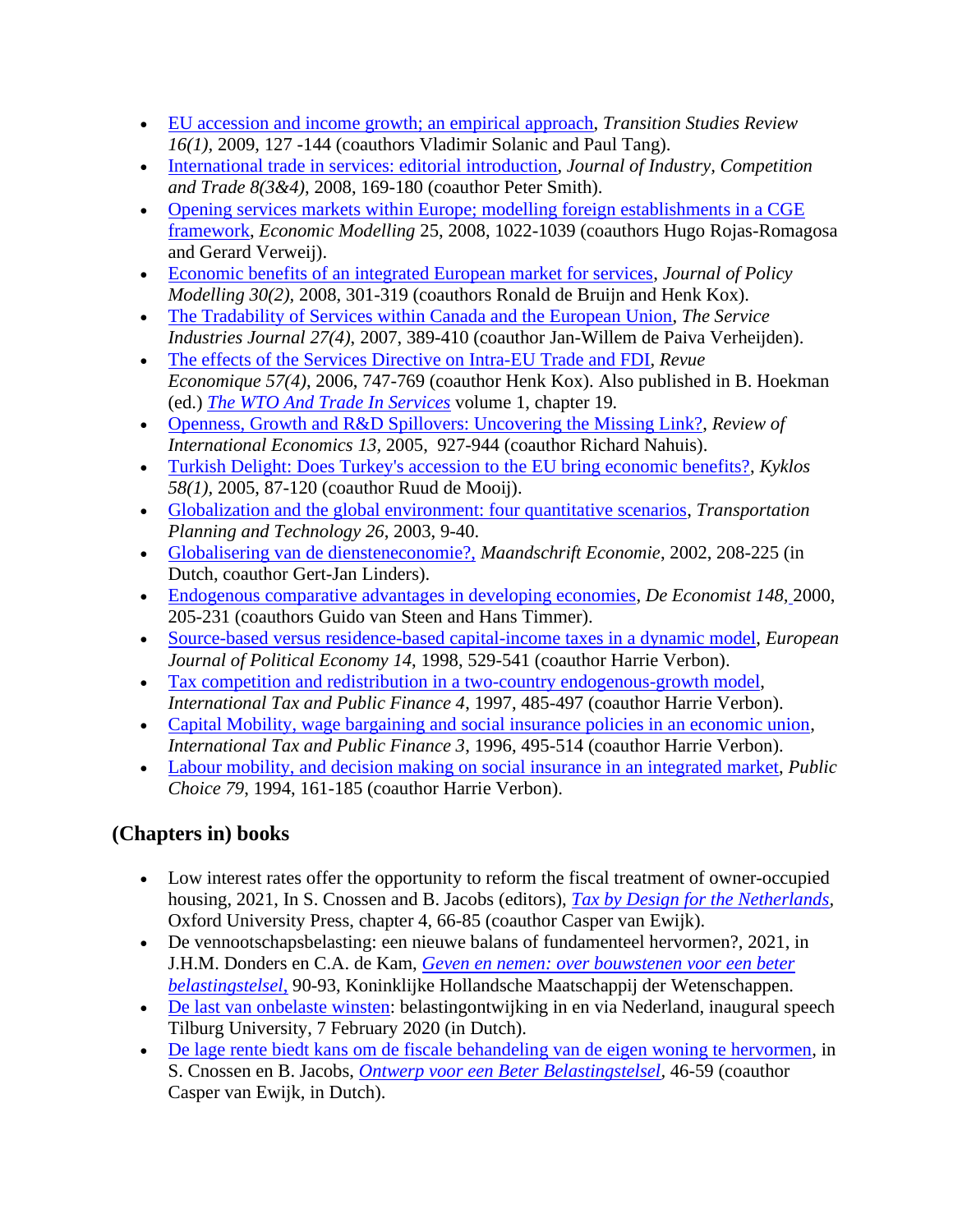- [Micro data and policy evaluation at CPB,](https://link.springer.com/chapter/10.1007/978-3-319-78461-8_13) 2018, in Crato, N. and Paruolo, P., *[Data-](https://link.springer.com/book/10.1007/978-3-319-78461-8)[Driven Policy Impact Evaluation: How Microdata is Transforming Policy Design](https://link.springer.com/book/10.1007/978-3-319-78461-8)*, Springer, chapter 13, 203-219 (coauthors Rudy Douven, Laura van Geest, Sander Gerritsen and Egbert Jongen).
- Passing export hurdles with a little help of my friends, 2018, in P. van Bergeijk and S. Moons *(eds.), [Research Handbook for Economic Diplomacy](https://www.e-elgar.com/shop/research-handbook-on-economic-diplomacy)*, Edward Elgar Cheltenham, chapter 12, p 188-203.
- [Geloofwaardig belasting heffen!,](http://www.wolterskluwer.nl/shop/boek/geloofwaardig-belasting-heffen/NPGELBEHF/) 2016, Wolters Kluwer (coauthor Leo Stevens, in Dutch).
- A value-added trade perspective on recent patterns in world trade, in B. Hoekman (ed.), *[The Global Trade Slowdown: A New Normal,](http://www.voxeu.org/content/global-trade-slowdown-new-normal)* 2015, chapter 8, CEPR/VoxEU (coauthors, Paul Veenendaal, Hugo Rojas-Romagosa and Henk Kox).
- The effects of the Services Directive on Intra-EU Trade and FDI, in B. Hoekman (ed.) *[The WTO And Trade In Services](http://www.e-elgar.com/bookentry_main.lasso?id=2984)*, 2012*,* volume 1, chapter 19 (reprint, coauthor Henk Kox).
- *[Europa in crisis:het centraal planbureau over schulden en de toekomst van de eurozone](http://www.cpb.nl/publicatie/europa-in-crisis)*, uitgever Balans, 2011, (coauthors Michiel Bijlsma, George Gelauff, Mark Roscam Abbing en Coen Teulings, in Dutch).
- The Value Added of The EU Budget: subsidiarity and effectiveness, in Tarschys D. (editor), [The EU budget: what should go in? What should go out?,](http://www.sieps.se/sites/default/files/2011_3.pdf) Swedish Institute for European Policy Studies (SIEPS) Report 2011: 3, May 2011, p. 87-110 (coauthor Willem Molle).
- Sustainability of Government Debt in the EMU, in Meeuwsen W. (editor), *[The](http://www.e-elgar.com/bookentry_main.lasso?id=14130&breadcrumlink=&breadcrum=&sub_values=&site_Bus_Man=&site_dev=&site_eco=&site_env_eco=&site_inn_tech=&site_int_pol=&site_law=&site_pub_soc=)  [Economic Crisis and the Process of European Integration](http://www.e-elgar.com/bookentry_main.lasso?id=14130&breadcrumlink=&breadcrum=&sub_values=&site_Bus_Man=&site_dev=&site_eco=&site_env_eco=&site_inn_tech=&site_int_pol=&site_law=&site_pub_soc=)*, Edward Elgar, 2011, 35-54 (coauthors, Jasper Lukkezen and Paul Veenendaal). A preliminary version is [available.](http://www.euroframe.org/fileadmin/user_upload/euroframe/docs/2010/EUROF10_Lejour_etal.pdf)
- The Determinants of Female Labour Market Participation in Europe, Taskforce deeltijd+ (eds.), *24or More: international conference on increasing female labour participation, conference proceedings*, 2010, 101-111 (coauthors Claudia Münch and Sweder van Wijnbergen).
- El mercado interno Europeo de servicios a empresas: inexistencia actual de fronteras abiertas, in H. Kox and L. Rubalcaba (eds.), *Los servicios a empresas en el crecimiento economico Europeo*, Marcial Pons Madrid, 2009, 305-330 (coauthor Henk Kox, in Spanish). See The European Internal Market for Business Services: no open borders yet for the English version.
- [Alle remmen los!,](http://www.degroterecessie.nl/hoofdstuk07.htm) in Van Ewijk, C. and C. Teulings, *De grote recessie*, 2009, 97-116 (coauthor Mark Roscam Abbing, in Dutch).
- The Economics do not hamper, but do also not support Turkish accession to the EU, in P.M.E. Volten (ed.), *Perceptions and misperceptions in the EU and Turkey: Stumbling blocks on the road to accession,* 2009, CESS Harmonie Papers, 91-106.
- *[Subsidiarity and Economic Reform in Europe](http://www.springer.com/978-3-540-77245-3)*, 2008, Springer (co-editors George Gelauff and Isabel Grilo), see also [book review](http://www.springerlink.com/content/0955623404445243/fulltext.pdf) by Bart van Riel in De Economist, 2009.
- [Subsidiarity for Better Economic Reform?,](http://www.cpb.nl/sites/default/files/publicaties/download/subsidiarity-and-economic-reform-europe.pdf) in Gelauff, G., Grilo, I., and A. Lejour (eds.), *Subsidiarity and Economic Reform in Europe,* 2008, Springer, 1-18 (coauthors George Gelauff and Isabel Grilo).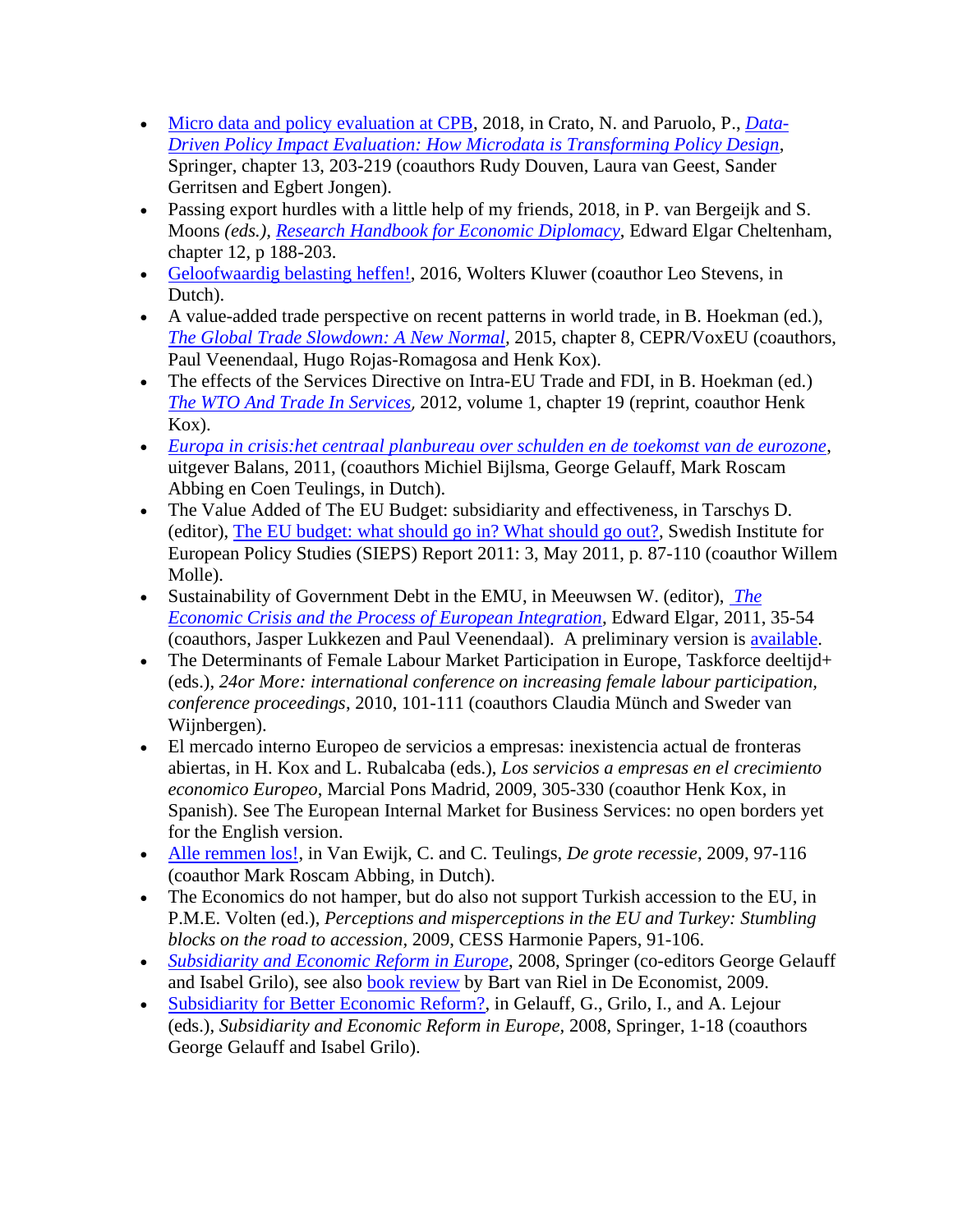- Why European Innovation Policy, in Gelauff, G., Grilo, I., and A. Lejour (eds.), *Subsidiarity and Economic Reform in Europe,* 2008, Springer, 143- 156 (coauthors Albert van der Horst and Bas Straathof).
- Subsidiarity and the Internal Services Market, in Gelauff, G., Grilo, I., and A. Lejour (eds.), *Subsidiarity and Economic Reform in Europe,* 2008, Springer, 177-189.
- Economic Aspects of the Internal Market for Services, in Pelkmans, J., D. Hanf and M. Chang (eds.), *[The EU Internal Market in Comparative Perspective: Economic, Political](http://www.peterlang.com/index.cfm?vID=21424&vLang=E&vHR=1&vUR=3&vUUR=4)  [and Legal Analyses](http://www.peterlang.com/index.cfm?vID=21424&vLang=E&vHR=1&vUR=3&vUUR=4)*, 2008, P.I.E. Lang, 115-137.
- The European Market of Services: Patchwork, in Hamilton D., and J. Quinlan (eds.), *Sleeping Giant: Awakening the Transatlantic Services Economy*, Center for Transatlantic Relations at the Paul H. Nitze School of Advanced International Studies of Johns Hopkins University, Washington, 2007, 3-29.
- FDI in Services: Recent Developments and Prospects in Europe, in Liebscher, K., Christl, J., Mooslechner, P., Ritzberger-Grünwald, D. (eds.), *Foreign Direct Investment in Europe: a Changing Landscape,* Edward Elgar, Cheltenham, UK, 2007, 175-189.
- The European Internal Market for Business Services: no open borders yet, in H. Kox and L. Rubalcaba (eds.), *[Business Services in European Economic Growth](http://www.palgrave.com/products/title.aspx?PID=275994)*, Palgrave MacMillan, 2007, 231-250 (coauthor Henk Kox).
- Dynamic effects of European services liberalisation: more to be gained, in Global [challenges for Europe,](http://www.vnk.fi/hankkeet/talousneuvosto/tyo-kokoukset/globalisaatioselvitys-9-2006/artikkelit/Kox_%26_Lejour_06-09-20.pdf) Report by the Secretariat of the Economic council, PART 1, Prime Minister's Office Publications 18/2006, 2006, 113-142 (coauthor Henk Kox).
- Liberalisation of the European services market and its impact on Switzerland, in S*ECO Structurberichtserstattung Nr 33E, Services Liberalization in Switzerland,* 2005, 167- 209 (coauthor Henk Kox).
- Economic Aspects of the Services Directive, in *Public Hearing on the proposal for a directive on Services in the Internal Market*, 11 November 2004, European Parliament, consolidated proceedings, Brussels, 28-33.
- Institutional reforms determine the economic benefits for Turkey, in R.T. Griffiths and Ozedemir (editors), *Turkey in Europe: Turkey and the membership of the European Union,* 2004, 119-135.
- EU enlargement: implications for countries and industries, in H. Berger, and T. Moutos (editors), *Managing EU Enlargement*, MIT Press, 2004, 217-255 (coauthors Ruud de Mooij and Richard Nahuis).
- EU enlargement and the catching up of the CEEC countries, in A. Deardorff (editor), *The Past, Present and Future of the European Union,* IEA conference Volume No. 138, Palgrave MacMillan, 2004, 137-158 (coauthor Richard Nahuis).
- Turkish Delight: Does Turkey's accession to the EU bring economic benefits?, in Ministry of Foreign Affairs (editor) *Record of the High-level round table group conference Turkey and the EU,* 6-7 November 2003, Amsterdam, (coauthor Ruud de Mooii).
- *WTO Membership and Prospects of Chinese Economy,* 2001 (in Chinese, edited with Li Xuesong), China Financial Publishing House.
- China and the WTO: the impact on China and the world economy, 2001, in *WTO Membership and Prospects of Chinese Economy* (in Chinese).
- Impact of China's Access to WTO: A dynamic CGE analysis, 2001, in *WTO Membership and Prospects of Chinese Economy* (in Chinese, coauthor Li Xuesong).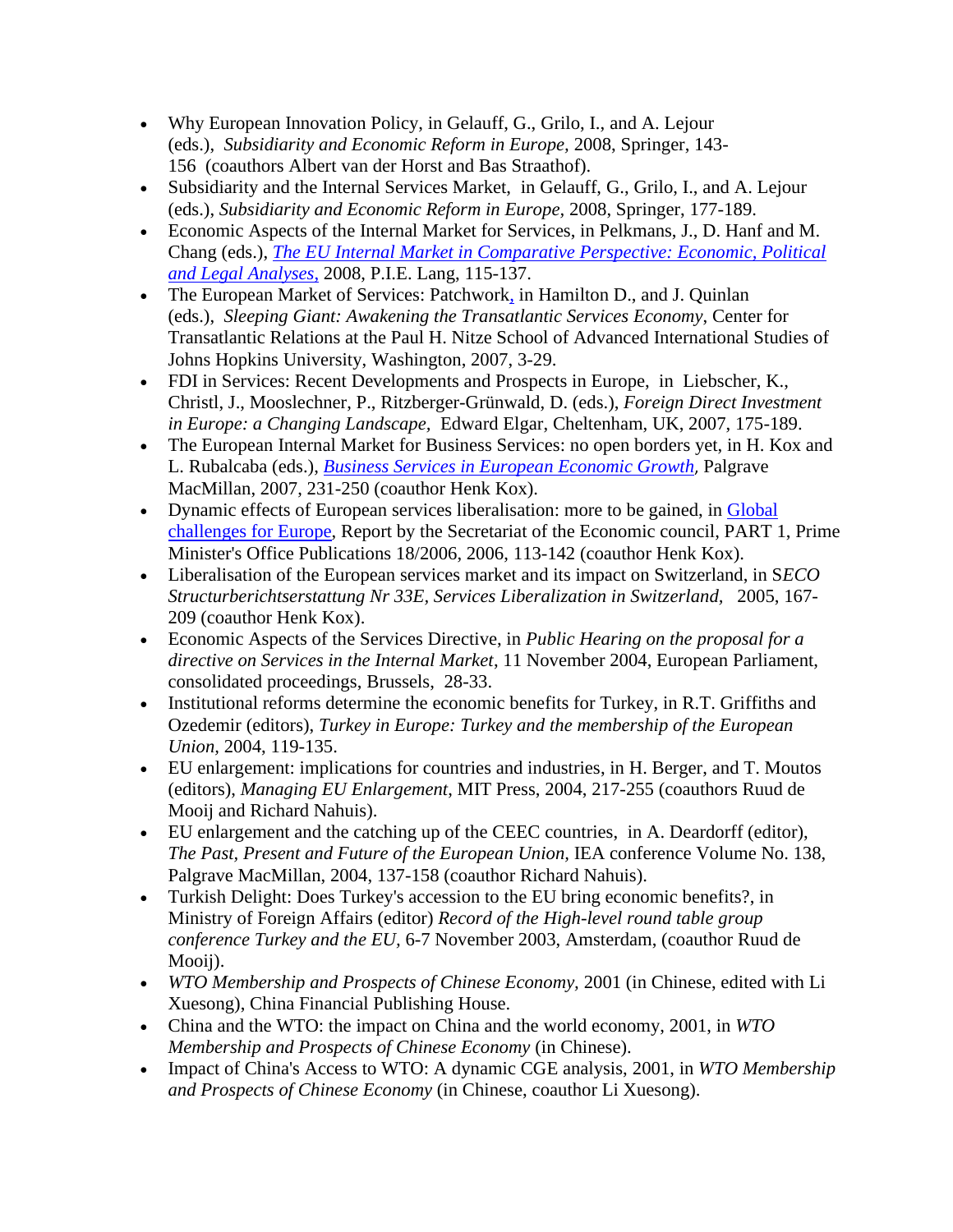• *[Integrating or Desintegrating Welfare States? a qualitative study to the consequences of](http://center.kub.nl/gs/thesis/lejour.html)  [economic integration on social insurance](http://center.kub.nl/gs/thesis/lejour.html)*, [Centre for Economic Research \(CentER\), Phd](http://center.kub.nl/)  [series, Tilburg University,](http://center.kub.nl/) 1995.

### **Policy-oriented publications**

- [Minder pensioenopbouw in bv directeuren-grootaandeelhouders](https://esb.nu/kort/20070494/minder-pensioenopbouw-in-bv-directeuren-grootaandeelhouders)*, ESB 12 mei 2022 (statistiek)*, (coauthor Romek Vinke, in Dutch).
- [Aanpak belastingontwijking nauwelijks terug te zien in de data,](https://www.mejudice.nl/artikelen/detail/aanpak-belastingontwijking-nauwelijks-terug-te-zien-in-de-data) *Me Judice, 31 mei 2021* (coauthor Maarten van 't Riet, in Dutch).
- Herbezinning op de toeslagen problematiek, *Weekblad Fiscaal Recht 7350*, 16 oktober 2020 (coauthor Leo Stevens, in Dutch).
- A common withholding tax [on dividend, interest and royalties in the European Union,](https://www.feps-europe.eu/attachments/publications/feps%20policy%20brief%20common%20withholding%20tax.pdf) 2020, FEPS policy brief September 2020 (coauthor Maarten van 't Riet).
- Het toeslagenstelsel: Van droom via nachtmerrie naar nieuw realisme. *Maandblad Belastingbeschouwingen (MBB)*, 2020 (in Dutch).
- [Fiscale steunmaatregelen tijdens de coronarecessie,](https://www.taxlive.nl/media/4056/wfr_207330.pdf) *Weekblad Fiscaal Recht 7330*, 16 april 2020 (in Dutch).
- [Belastingontwijking bedraagt paar honderd miljard,](https://esb.nu/esb/20057800/belastingontwijking-bedraagt-paar-honderd-miljard) *ESB 13 februari 2020*, (interview authored by Leonie Ernst, in Dutch).
- [Veel financiële routes van Nederland naar doorsluislanden,](https://esb.nu/kort/20052105/veel-financiele-routes-van-nederland-naar-doorsluislanden) *ESB 26 april 2019*, (coauthors Jan Möhlmann, Maarten van 't Riet, in Dutch).
- Belastingmaatregelen tegen NL doorsluisland, voldoende impact?, *Weekblad Fiscaal Recht 7276,* 28 februari 2019 (coauthors Jan Möhlmann, Maarten van 't Riet, in Dutch).
- [Vermogenstoets bij toeslagen kan beter,](https://esb.nu/esb/20049200/vermogenstoets-bij-toeslagen-kan-beter) *ESB 104(4770), 21 februari 2019 (*coauthor Leo Stevens, in Dutch).
- ACE or CBIT….Again, *[Tax notes international](https://www.taxnotes.com/tax-notes-international) 17 December 2018* (coauthors Sijbren Cnossen, Maarten van 't Riet).
- [Vermogen als zelfstandige factor van draagkracht,](https://www.navigator.nl/document/idpassbfed023aab4e49818dcfa289792d4c39/weekblad-voor-fiscaal-recht-vermogen-als-zelfstandige-factor-van-draagkracht) *Weekblad Fiscaal Recht 7252*, 6 september 2018 (coauthor Leo Stevens, in Dutch).
- [Aanpak belastingontwijking?](http://www.mejudice.nl/artikelen/detail/aanpak-belastingontwijking-laat-het-zien-in-de-data) laat het zien in de data!, *Me Judice 9 mei 2018*, (coauthor Maarten van 't Riet).
- [Trump Tax Plan Halts Inversions but Increases Treaty Shopping,](http://voxeu.org/article/trump-tax-plan-halts-inversions-increases-treaty-shopping) *VOX [CEPR's Policy](http://www.voxeu.org/)  [Portal,](http://www.voxeu.org/)* 24 November 2017 (coauthor Sijbren Cnossen, Maarten van 't Riet).
- [Europese bronbelasting op dividend vermindert belastingontwijking,](https://esb.nu/esb/20034498/europese-bronbelasting-op-dividend-vermindert-belastingontwijking) *ESB 22 november 2017* (coauthor Maarten van 't Riet).
- [Goedkoper geknipt, maar niet vaker: de effecten van de btw-verlaging voor kappers,](http://www.mejudice.nl/artikelen/detail/goedkoper-geknipt-maar-niet-vaker-de-effecten-van-de-btwverlaging-voor-kappers) *ME Judice 22 november 2017* (coauthors Egbert Jongen, Gabriella Massenz, in Dutch).
- [Ondernemingen veranderen nauwelijks van rechtsvorm,](https://esb.nu/kort/20030794/ondernemingen-veranderen-nauwelijks-van-rechtsvorm) *ESB 24 augustus 2017* (coauthors Ali Aouragh, Nicole Bosch, in Dutch).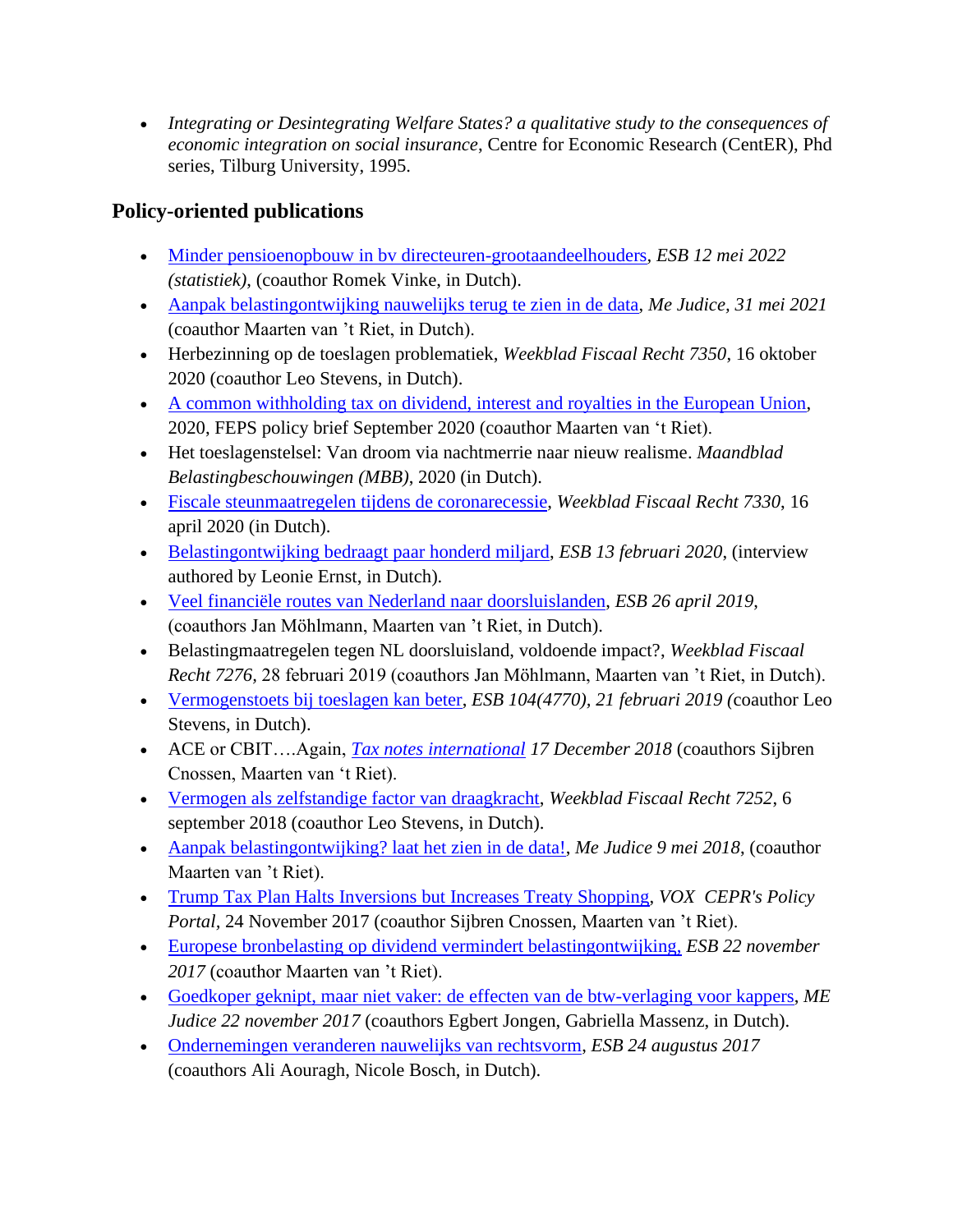- [Ongelijke verdeling subsidies verstoort woningmarkt,](https://www.esb.nu/kort/20027595/ongelijke-verdeling-subsidies-verstoort-woningmarkt) *ESB 23 mei 2017*, (coauthors Stefan Groot, Jan Möhlmann, in Dutch).
- [Belast de winst waar die gemaakt wordt! Logisch toch?,](http://www.mejudice.nl/artikelen/detail/belast-de-winst-waar-die-gemaakt-wordt-logisch-toch/) *Me Judice 25 maart 2016*, (coauthors Leon Bettendorf, Maarten van 't Riet, in Dutch).
- [Toegenomen vermogensongelijkheid heeft alle schijn van tijdelijk fenomeen,](http://www.mejudice.nl/artikelen/detail/toegenomen-vermogensongelijkheid-heeft-alle-schijn-van-tijdelijk-fenomeen) *Me Judice*, *19 januari 2016* (coauthor Thomas Kooiman, in Dutch).
- [Gevoelige jongens die DGA's,](https://esb.nu/esb/20012743/gevoelige-jongens-die-dga-s) *ESB 100 nr 4707*, 216-218, 2015 (coauthors Leon Bettendorf, Maarten van 't Riet, in Dutch)
- Belastingen op financieel vermogen, *ESB 100 nr 4703*, 2015 (in Dutch).
- [Tax inversion remains \(huge\),](http://www.voxeu.org/article/tax-inversion-remains-huge) *VOX [CEPR's Policy Portal,](http://www.voxeu.org/)* 05 January 2015 (coauthor Maarten van 't Riet).
- [Doorsluisroutes bieden forse verlaging voor multinationals,](http://www.mejudice.nl/artikelen/detail/doorsluisroutes-bieden-forse-belastingverlaging-voor-multinationals) *Me Judice*, jaargang 7, 14 november 2014 (in Dutch, coauthor Maarten van 't Riet).
- A network approach to analyse and monitor treaty shopping, in comments received on [public discussion draft BEPS action 11: Establish methodologies to collect and analyse](http://www.oecd.org/tax/tax-policy/comments-published-on-beps-action-11-request-for-input.htm)  [data on BEPS and the actions to address it,](http://www.oecd.org/tax/tax-policy/comments-published-on-beps-action-11-request-for-input.htm) 26-29 (co-author Maarten van 't Riet).
- De economische effecten van EU lidmaatschap, *ESB 99*, 308-311 (in Dutch, coauthor Jacques Pelkmans).
- Exportavonturen Nederlandse ondernemingen vaak van korte duur, *[Me Judice](http://www.mejudice.nl/artikelen/detail/exportavonturen-nederlandse-ondernemingen-vaak-van-korte-duur)*, jaargang 6, 4 december 2013 (in Dutch).
- Dalende vpb-tarieven in de EU, *ESB 98 nr 4672*, 679, 2013 (in Dutch).
- Economen [over de drie 3% norm,](http://www.euforum.nl/nl/economie/opinie/arjan_lejour) [www.euforum.nl,](http://www.euforum.nl/) juni 2012 (in Dutch).
- [Nederland moet meer dan drie procent bezuinigen,](http://www.euforum.nl/nl/economie/opinie/nederland_moet_meer_dan_3_bezuingien) [www.euforum.nl,](http://www.euforum.nl/) juni 2012 (in Dutch, coauthor Adriaan Schout).
- Canon deel 3: Internationale & ontwikkelingseconomie, *ESB 97 nr 4633*, 248-251, 2012, ook verschenen in de Canon van de Economie, 2016 (in Dutch, coauthors Eelke de Jong, Charles van Marrewijk).
- Export draagt 29 procent bij aan Nederlandse economie. *[CBS Webmagazine](http://www.cbs.nl/nl-NL/menu/themas/internationale-handel/publicaties/artikelen/archief/2012/2012-3561-wm.htm)* 6 februari 2012, (in Dutch, coauthors Fred Kuypers, Oscar Lemmers and Pascal Ramaekers).
- Belang BRIC-landen voor Nederland, *ESB 97 nr 4627*, 38-41, 2012 (in Dutch, coauthors Stefan Groot, Henri de Groot and Jan Möhlmann).
- Uitvoer naar opkomende economieën, *ESB 96 nr 4601*, 26-28, 2011(in Dutch, coauthors Stefan Groot and Mathijs Gerritsen).
- Hoe komt de EMU weer op adem?, *[Me Judice](http://www.mejudice.nl/artikel/497/hoe-komt-de-emu-weer-op-adem)*, jaargang 3, 9 oktober 2010 (in Dutch, coauthors Jasper Lukkezen and Paul Veenendaal).
- Handelsbeleid levert geld op, *ESB 95 nr 4578*, 90-92, 2010 (in Dutch, coauthor Harold Creusen).
- Beschermen van de eigen economie kost uiteindelijk alleen maar geld, *[Me Judice](http://www.mejudice.nl/node/326)*, jaargang 2, 2 december 2009 (in Dutch, coauthor Harold Creusen).
- Lissabon 2010: EU is goed onderweg, maar we zijn er nog niet, *[CPB Nieuwsbrief 2009/2](file:///G:/pub/nieuwsbrief/2009_2/)* (in Dutch).
- De interne markt: Europa's hoop in crisisdagen, *[CPB Nieuwsbrief 2009/2](http://www.cpb.nl/sites/default/files/publicaties/download/nieuwsbriefjuni2009.pdf)* (in Dutch).
- The Internal Market: Europe's hope in depression times, *[CPB Newsletter 2009/2](http://www.cpb.nl/sites/default/files/publicaties/download/newsletterjune2009.pdf)*.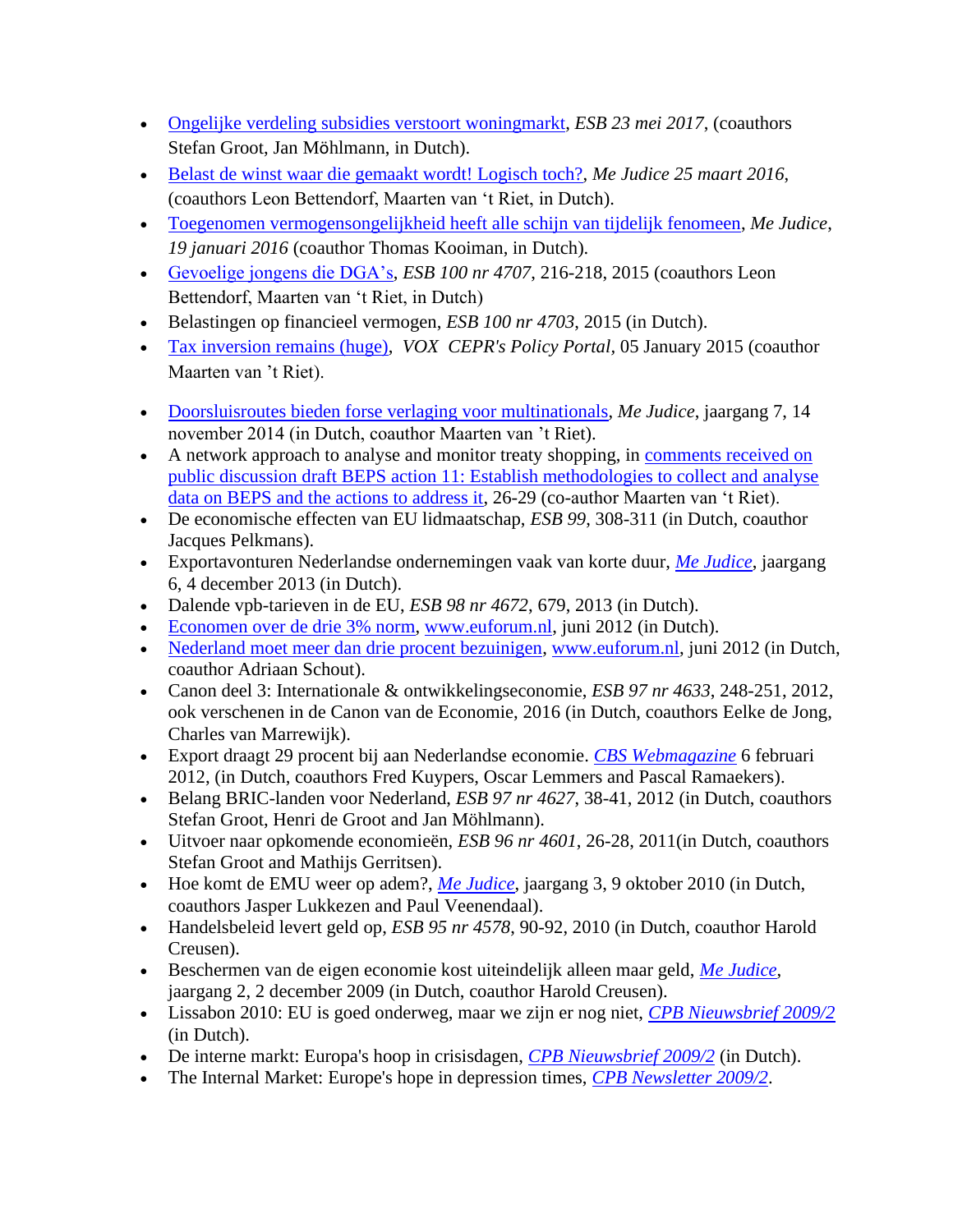- Europese innovatiedoelstellingen moeten SMART worden, *[Me Judice](http://www.mejudice.nl/node/119)*, jaargang 1, 16 december 2008 (in Dutch, coauthor Albert van der Horst).
- Vijfig jaar voordeel van de Interne Markt, *ESB 93 nr 4547*, 695-697, 2008 (in Dutch, coauthors Bas Straafhof, Gert-Jan Linders and Jan Möhlmann).
- Subsidiarity and economic reform in Europe, *[CPB Newsletter 2008/1](http://www.cpb.nl/sites/default/files/publicaties/download/newslettermarch2008.pdf)*.
- Subsidiariteit en economische hervormingen in Europa, *[CPB Nieuwsbrief 2008/1](http://www.cpb.nl/sites/default/files/publicaties/download/nieuwsbriefapril2008.pdf)* (in Dutch).
- Lissabon kan werken!, *[CPB Nieuwsbrief 2007/4](http://www.cpb.nl/sites/default/files/publicaties/download/nieuwsbriefdecember2007.pdf)* (in Dutch).
- Interne markt zorgt voor welvaart, *[CPB Nieuwsbrief 2007/2](http://www.cpb.nl/sites/default/files/publicaties/download/nieuwsbriefjuni2007.pdf)* (in Dutch).
- De interne markt in Europa: best wel belangrijk, in H. de Groot and P. Tang (eds.), *[Struisvogels en dwarskoppen, Economen zoeken het publieke debat,](http://www.henridegroot.net/wp-content/uploads/2011/08/Struisvogels-en-dwarskoppen-binnenwerk.pdf)* 31-38, 2007 (in Dutch).
- Naar een Europese markt voor diensten, *ESB nr 4453*, 61-63, 2005 (in Dutch, coauthor Henk Kox).
- Handelsliberalisatie in diensten: een nieuwe weg*, ESB nr 4433,* 232-234, 2004 (in Dutch, coauthor Henk Kox).
- De vruchten van de EU-uitbreiding, *ESB nr 4346*, 108-109, 2002 (in Dutch, coauthors Ruud de Mooij and Richard Nahuis).
- Enlarging the internal market: implications for countries and industries, *CPB Report 2001/3*, 2001, 26-32 (coauthors Ruud de Mooij and Richard Nahuis).
- Openness, Growth and R&D Spillovers: Uncovering the Missing Link?, *CPB Report 2000/4*, 2000, 18-23 (coauthor Richard Nahuis).
- How carbonproof in Kyoto? carbon leakage and hot air, *CPB Report 99/4,* 1999, 43-47 (coauthor Ton Manders).

# **CPB Publications**

- [Inequality and Redistribution in the Netherlands,](https://www.cpb.nl/en/inequality-and-redistribution-in-the-netherlands) *CPB Discussion Paper, March* 2022 (coauthors Arjan Bruil, Celine van Essen, Wouter Leenders, Jan Möhlmann, Simon Rabaté).
- [Ongelijkheid en herverdeling,](https://www.cpb.nl/ongelijkheid-en-herverdeling) *CPB Policy Brief*, March 2022 (coauthors Celine van Essen, Wouter Leenders, Jan Möhlmann, Simon Rabaté , in Dutch).
- Certificering budgettaire raming Wet tegengaan mismatches bij toepassing [zakelijkheidsbeginsel,](https://www.cpb.nl/macro-economische-verkenning-mev-2022#docid-160631) CPB notitie 21 september 2021 (coauteur, Francis Weyzig, in Ducth).
- [Belastingontduiking en vermogensongelijkheid,](http://www.cpb.nl/belastingontduiking-en-vermogensongelijkheid) *CPB Policy Brief*, November 2020 (in Dutch, coauthors Wouter Leenders, Simon Rabaté, Maarten van 't Riet).
- Offshore Tax Evasion and Wealth Inequality: Evidence from a Tax Amnesty in the [Netherlands,](http://www.cpb.nl/buitenlandse-belastingontduiking-en-vermogensongelijkheid-onderzoek-naar-de-nederlandse) *CPB Discussion Paper,* October 2020 (coauthors Wouter Leenders, Simon Rabaté, Maarten van 't Riet).
- [Netwerkanalyse van Nederlandse belastingverdragen en ontwikkelingslanden,](http://www.cpb.nl/netwerkanalyse-van-nederlandse-belastingverdragen-en-ontwikkelingslanden) *CPB notitie 1 oktober 2020* (coauthor Maarten van 't Riet, in Dutch).
- [Kansrijk belastingbeleid,](http://www.cpb.nl/kansrijk-belastingbeleid) *CPB boek uit Kansrijk serie*, 21 april 2020 (coauthors Roel van Elk, Jan Möhlmann, Eva van der Wal, in Dutch).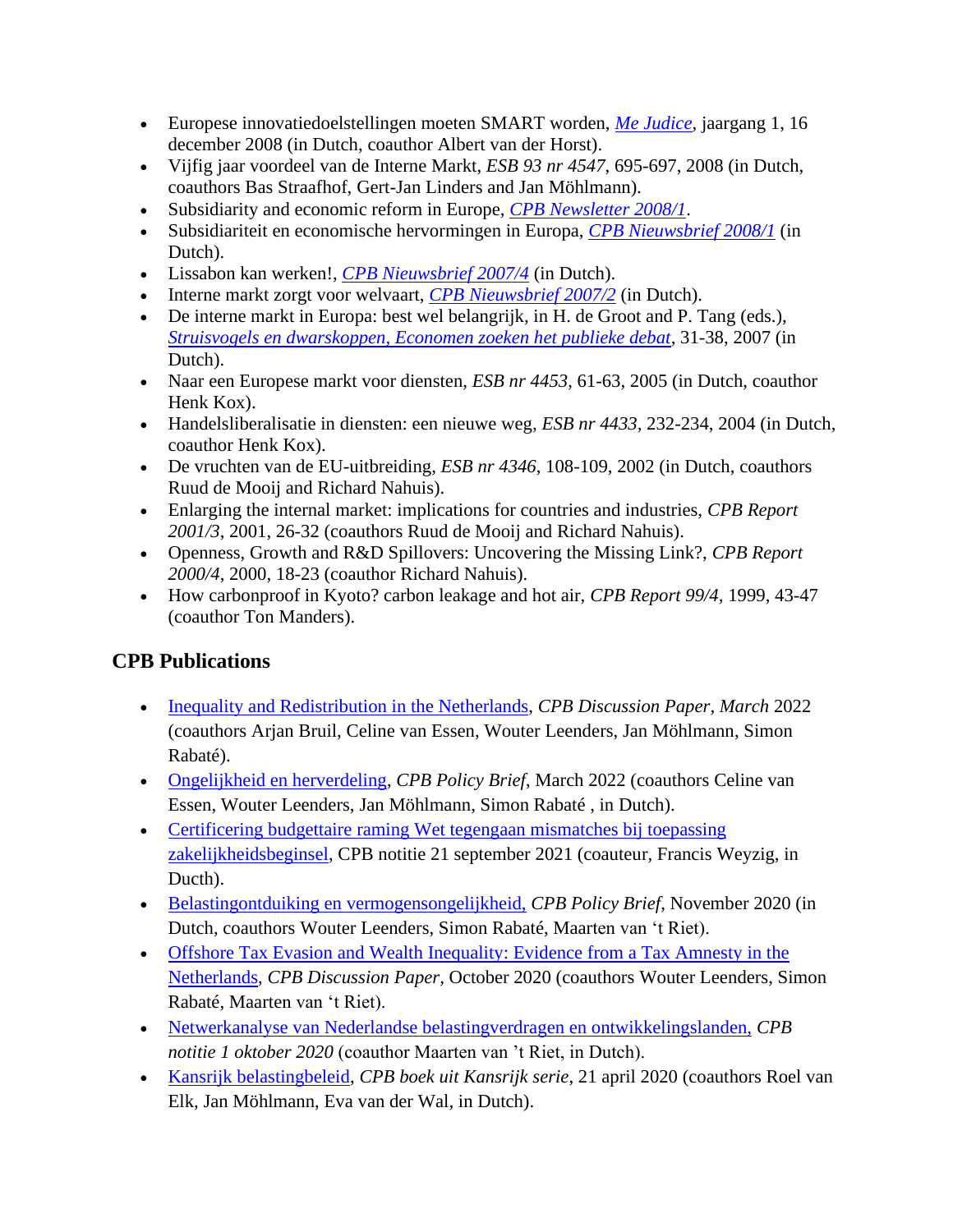- [Limitation of](http://www.cpb.nl/en/limitation-of-holding-structures-for-intra-EU-dividends) holding structures for intra-EU dividends, *CPB Discussion Paper December 2019* (coauthors Susi Baerentsen, Maarten van 't Riet).
- [Netwerkanalyse van een Nederlandse voorwaardelijke bronbelasting op renten en](http://www.cpb.nl/netwerkanalyse-van-een-nederlandse-voorwaardelijke-bronbelasting-op-renten-en-royaltys)  [royalty's,](http://www.cpb.nl/netwerkanalyse-van-een-nederlandse-voorwaardelijke-bronbelasting-op-renten-en-royaltys) *CPB notitie 11 november 2019* (coauthor, Maarten van 't Riet, in Dutch).
- [Dutch shell companies and international tax planning,](http://www.cpb.nl/en/dutch-shell-companies-and-international-tax-planning) *CPB Discussion Paper June 2019* (coauthors, Jan Möhlmann, Maarten van 't Riet and Thijs Benschop).
- [Alternatieve financiering van loonkostensubsidies,](http://www.cpb.nl/alternatieve-financiering-van-loonkostensubsidies) *CPB notitie 19 april 2019* (coauthor Ernest Berkhout, in Dutch)
- [Doorsluisland NL doorgelicht,](http://www.cpb.nl/doorsluisland-nl-doorgelicht) *CPB Policy Brief 2019/1* (coauthors Jan Möhlmann, Maarten van 't Riet).
- [Indicatoren vermogensongelijkheid,](http://www.cpb.nl/sites/default/files/omnidownload/CPB-Notitie-11sept2018-Indicatoren-vermogensongelijkheid.pdf) *CPB notitie*, 11 september 2018.
- [Evaluatie Keuzes in Kaart 2018-2021,](http://www.cpb.nl/publicatie/evaluatie-keuzes-in-kaart-2018-2021) *CPB Notitie*, 2 juni 2018 (coauthor Bert Smid).
- [Fiscal incentives and the choice of organization form in the Netherlands,](http://www.cpb.nl/en/node/159356) *CPB Background Document* January 2018, (coauthors: Nicole Bosch and Francois Lafont).
- [Fiscaliteit en de rechtsvorm van ondernemingen,](http://www.cpb.nl/sites/default/files/omnidownload/CPB-Policy-Brief-2017-12-Fiscaliteit-en-de-rechtsvorm-van-ondernemingen.pdf) *CPB Policy Brief 2017/12* (coauthor Nicole Bosch).
- [Cheaper and more haircuts after VAT cut? Evidence from the Netherlands,](http://www.cpb.nl/publicatie/goedkoper-geknipt-maar-ook-vaker-de-btw-verlaging-voor-kappersdiensten) *CPB Discussion Paper no. 368*, 2017 (coauthors Egbert Jongen, Gabriella Massenz).
- [Het huurbeleid van woningcorporaties,](http://www.cpb.nl/publicatie/het-huurbeleid-van-woningcorporaties) *CPB Policy Brief 2017/09*, 2016 (coauthor Jan Möhlmann, in Dutch).
- Tax arbitrage incentives for mortgage prepayment behavior: Evidence from Dutch micro [data](http://www.cpb.nl/en/publication/tax-arbitrage-incentives-for-mortgage-prepayment-behavior-evidence-from-dutch-micro-data) *CPB Discussion Paper 350,* 2017 (coauthor Stefan Groot).
- [Optimal tax routing: Network analysis of FDI diversion,](http://www.cpb.nl/en/publication/optimal-tax-routing-network-analysis-fdi-diversion) *CPB Discussion Paper 349,* 2017 (coauthor Maarten van 't Riet).
- [Analyse effecten varianten op werkgelegenheid en productie,](https://www.rijksoverheid.nl/onderwerpen/fiscale-beleidsdocumenten/documenten/rapporten/2017/03/28/rapport-harmonisatie-doorwerking-vermogen) *CPB memo* voor de werkgroep Harmonisatie doorwerking vermogen in inkomensafhankelijke regelingen 17 februari 2017 (in Dutch met Egbert Jongen).
- [De positie van de middeninkomens op de woningmarkt](https://www.cpb.nl/publicatie/de-positie-van-de-middeninkomens-op-de-woningmarkt)*, CPB Policy Brief 2016/13*, 2016 (coauthors Stefan Groot and Jan Möhlmann, in Dutch).
- [De politieke economie van belastinghervormingen,](http://www.cpb.nl/publicatie/de-politieke-economie-van-belastinghervormingen) *CPB Policy Brief 2016/08*, 2016.
- Een politiek- [economische analyse van de groei en beperking van de](http://www.cpb.nl/publicatie/een-politiek-economische-analyse-van-de-groei-en-beperking-van-de-hypotheekrenteaftrek)  [hypotheekrenteaftrek,](http://www.cpb.nl/publicatie/een-politiek-economische-analyse-van-de-groei-en-beperking-van-de-hypotheekrenteaftrek) *CPB achtergronddocument* 30 juni 2016 (in Dutch).
- [Kansrijk woonbeleid,](http://www.cpb.nl/publicatie/kansrijk-woonbeleid) CPB/PBL, 2016 (coauthors Machiel van Dijk, Martijn Eskinasi, Stefan Groot, Jan Möhlmann en Frans Schilder, in Dutch).
- [Tax bunching by owners of small corporations,](http://www.cpb.nl/en/publication/tax-bunching-by-owners-of-small-corporations) *CPB Discussion Paper 326*, 2016 (coauthors Leon Bettendorf and Maarten van 't Riet).
- [Vermogensongelijkheid in Nederland 2006–2013,](http://www.cpb.nl/publicatie/vermogensongelijkheid-in-nederland-2006-2013) *CPB Achtergrond Document*, 2016 2016 (coauthor Thomas Kooiman, in Dutch).
- [CPB-analyse van voorstellen vermogensbelasting,](http://www.cpb.nl/publicatie/cpb-analyse-van-voorstellen-vermogensbelasting) *CPB notitie 6 oktober 2015* (coauthor Arjen Quist, in Dutch).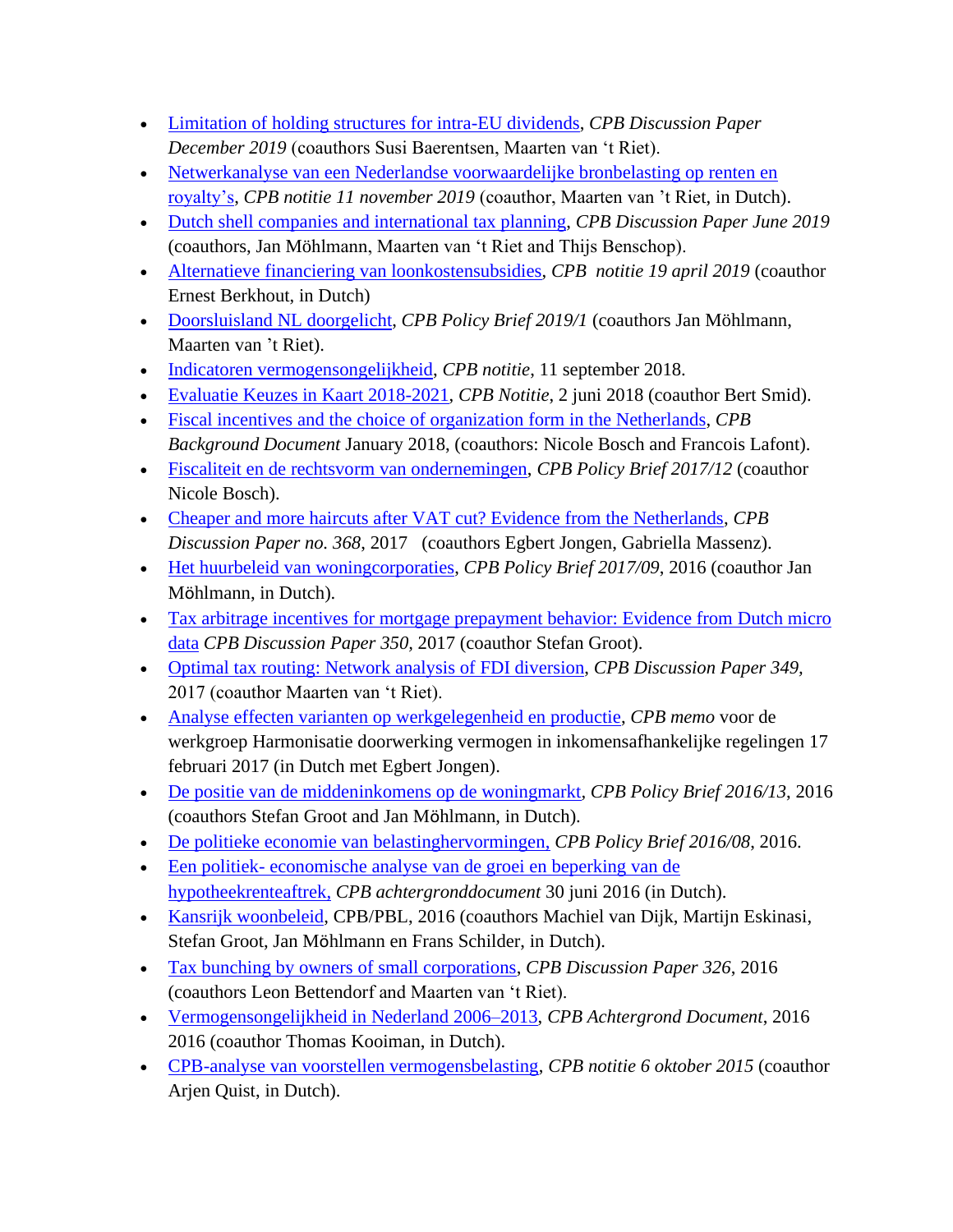- [Een meer uniforme belasting van kapitaalinkomen,](http://www.cpb.nl/publicatie/een-meer-uniforme-belasting-van-kapitaalinkomen) *CPB Policy Brief 2015/16* (coauthor Maarten van 't Riet, in Dutch)
- [Network analysis of tax treaty shopping using dividend-based weights,](http://www.cpb.nl/en/publication/network-analysis-of-tax-treaty-shopping-using-dividend-based-weights) *CPB notitie 28 augustus 2015* (coauthor Tibor Hanappi, Maarten van 't Riet).
- [Bilaterale investeringsverdragen,](http://www.cpb.nl/publicatie/bilaterale-investeringsverdragen) *CPB Notitie 27 mei 2015* (in Dutch).
- [Beschrijvende statistiek DGA's,](http://www.cpb.nl/publicatie/beschrijvende-statistiek-dgas) *CPB achtergrond document*, 2015 (coauthors Leon Bettendorf, Maarten van 't Riet, in Dutch)
- [Het financieel vermogen in box-3: verdeling en belasting,](http://www.cpb.nl/publicatie/het-financieel-vermogen-in-box-3-verdeling-en-belasting) *CPB achtergrond document*, 2015 (coauthors Erik Floor, Stefan Groot, in Dutch)
- [The Regional Impact of Bilateral Investment Treaties on Foreign Direct Investment,](http://www.cpb.nl/en/publication/the-regional-impact-of-bilateral-investment-treaties-on-foreign-direct-investment) *CPB Discussion Paper 298,* 2015, (coauthor Maria Salfi).
- Potential benefits of tax inversion remain (huge): with the model and full country [ranking,](http://www.cpb.nl/en/publication/potential-benefits-tax-inversion-remain-huge-with-the-model-and-full-country-ranking) *CPB Background document*, December 2014 (coauthor Maarten van 't Riet).
- [Ranking the stars: network analysis of bilateral tax treaties,](http://www.cpb.nl/en/publication/ranking-the-stars-network-analysis-of-bilateral-tax-treaties) *CPB Discussion Paper 290*, 2014 (coauthor Maarten van 't Riet).
- [Toelichting CPB-onderzoek opbrengsten introductie euro,](http://www.cpb.nl/publicatie/toelichting-cpb-onderzoek-opbrengsten-introductie-euro) *CPB Notitie 22 mei 2014,* (coauthor Edwin van de Haar, in Dutch).
- [De winstbox en de wig,](http://www.cpb.nl/publicatie/de-winstbox-en-de-wig) *CPB Notitie 21 februari 2014,* (coauthors Nicole Bosch, Daniel van Vuuren, in Dutch).
- [Saving behavior and risk taking: evidence from the Dutch Tax Reform in 2001,](http://www.cpb.nl/en/publication/saving-behavior-and-risk-taking-evidence-from-the-dutch-tax-reform-in-2001) *CPB Discussion Paper 273*, 2014 (coauthor Erik Floor).
- [The foreign investment effects](http://www.cpb.nl/en/publication/foreign-investment-effects-tax-treaties) of tax treaties, *CPB Discussion Paper 265*, 2014.
- The duration of Dutch export relations: decomposing firm country and product [characteristics,](http://www.cpb.nl/en/publication/duration-dutch-export-relations-decomposing-firm-country-and-product-characteristics) *CPB Discussion Paper 258*, 2013.
- Bilaterale [belastingverdragen](http://www.cpb.nl/publicatie/bilaterale-belastingsverdragen-en-buitenlandse-investeringen) en buitenlandse investeringen, *CPB Policy brief 2013/07*, 2013 (coauthor Maarten van 't Riet, in Dutch).
- De [economische betekenis van bilaterale belastingverdragen](http://www.cpb.nl/publicatie/de-economische-betekenis-van-bilaterale-belastingverdragen), *CPB Background document*, 2013 (coauthor Maarten van 't Riet, in Dutch).
- [Identifying hubs and spokes in global supply chains using redirected trade in value added,](http://www.cpb.nl/en/publication/identifying-hubs-and-spokes-global-supply-chains-using-redirected-trade-value-added) *CPB Discussion Paper 227,* 2012 (coauthors Paul Veenendaal and Hugo Rojas-Romagosa).
- [Economische effecten pakket Commissie Van Dijkhuizen,](http://www.cpb.nl/publicatie/economische-effecten-pakket-commissie-van-dijkhuizen) *CPB Notitie 17 oktober 2012* (in Dutch, coauthor Egbert Jongen).
- [Second opinion rapport 'Nederland en de euro' van Lombard Street Research,](http://www.cpb.nl/publicatie/second-opinion-rapport-nederland-en-de-euro-van-lombard-street-research) *CPB Notitie 18 april 2012* (in Dutch, coauthors Michiel Bijlsma and Bas Straathof).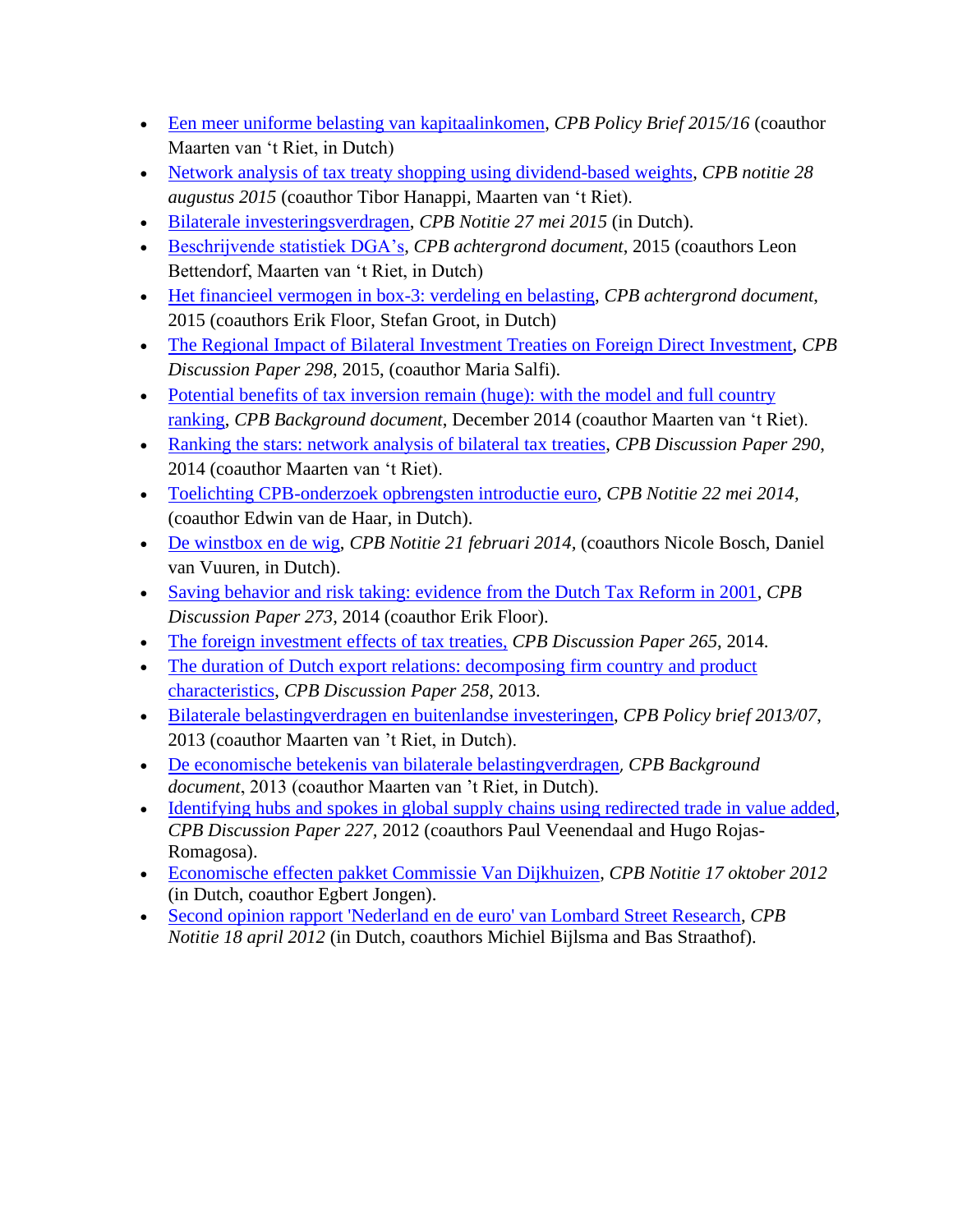- [Inkomende directe investeringen en economische prestaties,](http://www.cpb.nl/publicatie/inkomende-directe-investeringen-en-economische-prestaties) *CPB notitie 1 maart 2012* (in Dutch, coauthor Oscar Lemmers).
- [Kenmerken van wederuitvoerbedrijven,](http://www.cpb.nl/publicatie/kenmerken-van-wederuitvoerbedrijven) *CPB Background document*, 2012 (in Dutch, coauthors Fred Kuypers, Oscar Lemmers and Pascal Ramaekers).
- Dutch Firms and the Emerging BRIC Countries: Evidence from Firm Transaction Level [Data,](http://www.cpb.nl/en/publication/dutch-firms-and-emerging-bric-countries-evidence-firm-transaction-level-data) *CPB Background document*, 2011 (coauthor Inge van den Bijgaart).
- [The rise of the BRIC countries and its impact on the Dutch economy,](http://www.cpb.nl/en/publication/rise-bric-countries-and-its-impact-dutch-economy) *CPB Background document*, 2011 (coauthors Stefan Groot, Henri de Groot and Jan Möhlmann).
- [Uncertainty and the export decisions of Dutch firms,](http://www.cpb.nl/en/publication/uncertainty-and-export-decisions-dutch-firms) *CPB Discussion Paper 183*, 2011 (coauthor Harold Creusen).
- [Economische en Monetaire Unie in zwaar weer,](http://www.cpb.nl/en/publication/macro-economic-outlook-mev-2011) Speciaal onderwerp in *Macro Economische Verkenning 2011*, 85-103 (in Dutch, coauthors Jasper Lukkezen and Paul Veenendaal).
- [Export margins and export barriers: Uncovering market entry costs of exporters in the](http://www.cpb.nl/sites/default/files/publicaties/download/export-margins-and-export-barriers-uncovering-market-entry-costs-exporters-netherlands.pdf)  [Netherlands ,](http://www.cpb.nl/sites/default/files/publicaties/download/export-margins-and-export-barriers-uncovering-market-entry-costs-exporters-netherlands.pdf) *CPB Document 208*, 2010 (coauthors Roger Smeets, Harold Creusen and Henk Kox).
- [The contribution of trade policy to the openness of the Dutch economy,](http://www.cpb.nl/sites/default/files/publicaties/download/contribution-trade-policy-openness-dutch-economy.pdf) *CPB Document 194*, 2009 (coauthor Harold Creusen).
- [Lisbon post 2010: employment rate goals,](http://www.cpb.nl/sites/default/files/publicaties/download/memo233.pdf) *CPB Memorandum 233*, 2009.
- [The quality of bilateral services trade data; contribution to the GTAP7 database,](http://www.cpb.nl/sites/default/files/publicaties/download/memo212.pdf) *CPB Memorandum 212*, 2008 (coauthors Nico van Leeuwen and Arie ten Cate).
- [The Principle of Subsidiarity and Innovation Support Measures,](file:///G:/pub/cpbreeksen/memorandum/208/) *CPB Memorandum 208*, 2008.
- The internal market and the Dutch economy: Implications for trade and economic [growth,](http://www.cpb.nl/sites/default/files/publicaties/download/internal-market-and-dutch-economy-implications-trade-and-economic-growth.pdf) *CPB Document 168*, 2008 (coauthors Bas Straathof, Gert-Jan Linders, Jan Möhlmann).
- International spillovers of domestic reforms: the joint application of the Lisbon Strategy [in the EU,](http://www.cpb.nl/sites/default/files/publicaties/download/international-spillovers-domestic-reforms-joint-application-lisbon-strategy-eu.pdf) *CPB Discussion Paper 105,* 2008 (coauthor Hugo Rojas-Romagosa).
- [Two Quantitative Scenarios for the Future of Manufacturing in](http://www.cpb.nl/sites/default/files/publicaties/download/two-quantative-scenarios-future-manufacturing-europe.pdf) Europe, *CPB Document 160*, 2008 (coauthor Gerard Verweij).
- [Verwachte economische effecten van de Europese Dienstenrichtlijn,](http://www.cpb.nl/sites/default/files/publicaties/download/verwachte-economische-effecten-van-de-europese-dienstenrichtlijn.pdf) *CPB Communication 14 November 2007* (in Dutch, coauthor Henk Kox).
- [The economic effects of Croatia's accession to the European Union,](http://www.cpb.nl/sites/default/files/publicaties/download/economic-effects-croatias-accession-eu.pdf) *CPB Document 154*, 2007 (coauthors Andrea Mervar and Gerard Verweij).
- [Market place Europe: 50 years public opinion and market integration,](http://www.cpb.nl/sites/default/files/publicaties/download/bijz68.pdf) *European Outlook 5*, 2007 (coauthors Paul Dekker, Albert van der Horst, Henk Kox, Bas Straathof, Peter Tammes and Charlotte Wennekers).
- Opening services markets within Europe; modelling foreign establishments in a CGE [framework,](http://www.cpb.nl/sites/default/files/publicaties/download/opening-services-markets-within-europe-modelling-foreign-establishments-cge-framework.pdf) *CPB Discussion Paper 80*, 2007 (coauthors Hugo Rojas-Romagosa and Gerard Verweij).
- Foreign Direct Investment in Applied General Equilibrium Models: Overview of the [Literature,](http://www.cpb.nl/sites/default/files/publicaties/download/memo169.pdf) *CPB Memorandum 169,* 2006 (coauthor Hugo Rojas-Romagosa).
- [Innovation policy; Europe or the member states?,](http://www.cpb.nl/sites/default/files/publicaties/download/innovation-policy-europe-or-member-states.pdf) *CPB Document 132*, 2006 (coauthors Albert van der Horst and Bas Straathof).
- [EU accession and income growth; an empirical approach,](http://www.cpb.nl/sites/default/files/publicaties/download/eu-accession-and-income-growth-empirical-approach.pdf) *CPB Discussion Paper 72*, 2006 (coauthors Vladimir Solanic and Paul Tang).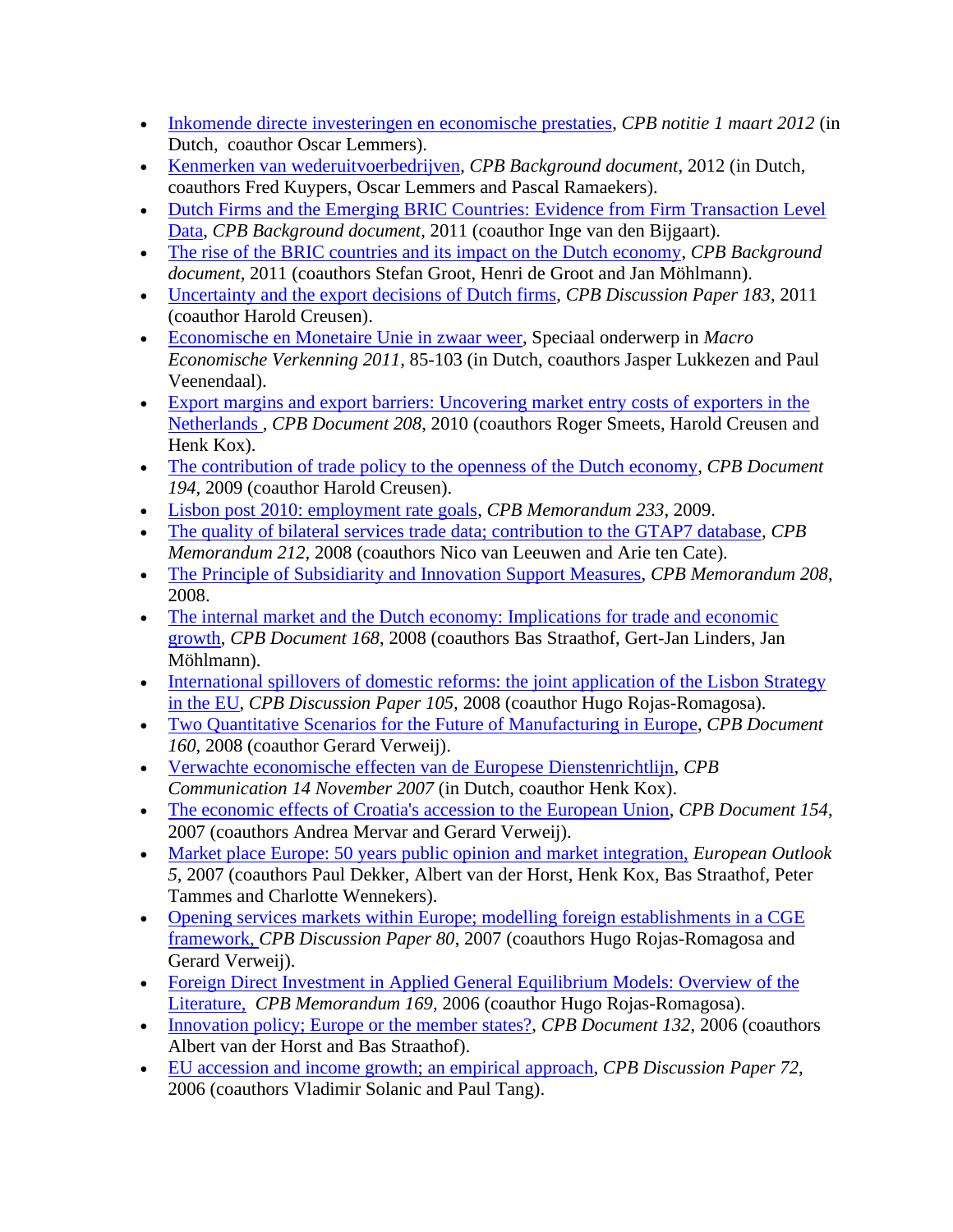- Diverse Europe: public opinion on the European Union & cultural diversity, economics [and policy,](http://www.cpb.nl/sites/default/files/publicaties/download/bijz63.pdf) *European Outlook 4*, 2006 (coauthors Paul Dekker, Sjef Ederveen, Albert van der Horst, Bas Straathof, Henk Vinken and Charlotte Wennekers).
- [Bilateral FDI stocks by sector](http://www.cpb.nl/sites/default/files/publicaties/download/memo164.pdf) *CPB Memorandum 164*, 2006 (coauthor Nico van Leeuwen).
- [Bilateral Services Trade Data and the GTAP Database,](http://www.cpb.nl/sites/default/files/publicaties/download/memo160.pdf) *CPB Memorandum 160*, 2006 (coauthor Nico van Leeuwen).
- [WorldScan: A Model for International Economic Policy Analysis,](http://www.cpb.nl/sites/default/files/publicaties/download/worldscan-model-international-economic-policy-analysis.pdf) *CPB Document 111*, 2006, (coauthors Paul Veenendaal, Gerard Verweij, and Nico van Leeuwen).
- [The trade-induced effects of the Services Directive and the country of origin principle,](http://www.cpb.nl/sites/default/files/publicaties/download/trade-induced-effects-services-directive-and-country-origin-principle.pdf) *CPB Document 108*, 2006 (coauthors Roland de Bruijn and Henk Kox).
- [Five Lisbon highlights: the economic impact of reaching these targets,](http://www.cpb.nl/sites/default/files/publicaties/download/five-lisbon-highlights-economic-impact-reaching-these-targets.pdf) *CPB Document 104*, 2006 (coauthor George Gelauff).
- [Liberalisation of the European services market and its impact on Switzerland,](http://www.cpb.nl/sites/default/files/publicaties/download/memo130.pdf) *CPB Memorandum 130*, 2005 (coauthor Henk Kox).
- [Regulatory heterogeneity as obstacle for international services trade,](http://www.cpb.nl/sites/default/files/publicaties/download/regulatory-heterogeneity-obstacle-international-services-trade.pdf) *CPB Discussion* Paper 49, 2005 (coauthor Henk Kox).
- [De Nederlandse dienstensectoren en de intra-Europese dienstenmarkt,](http://www.cpb.nl/sites/default/files/publicaties/download/memo111.pdf) *CPB Memorandum 111*, 2005 (in Dutch, coauthor Henk Kox).
- [Services trade within Canada and the European Union. What do they have in common?,](http://www.cpb.nl/sites/default/files/publicaties/download/services-trade-within-canada-and-european-union-what-do-they-have-common.pdf) *CPB Discussion Paper No 42*, 2004 (coauthor Jan-Willem de Paiva Verheijden).
- [Intra-EU trade and investment in service sectors, and regulation patterns,](http://www.cpb.nl/sites/default/files/publicaties/download/memo102.pdf) *CPB Memorandum 102*, 2004 (coauthors Henk Kox and Raymond Montizaan).
- [The free movement of services within the EU,](http://www.cpb.nl/sites/default/files/publicaties/download/free-movement-services-within-eu.pdf) *CPB Document 69*, 2004, (coauthors Henk Kox and Raymond Montizaan).
- [A quantitative assessment of the EU proposals for the Internal Market for Services,](http://www.cpb.nl/sites/default/files/publicaties/download/ia-quantitative-assessment-eu-proposals-internal-market-servicesi.pdf) *CPB Communication 23 September 2004* (coauthor Henk Kox).
- [A different approach to WTO negotiations in services,](http://www.cpb.nl/sites/default/files/publicaties/download/different-approach-wto-negotiations-services.pdf) *CPB Discussion Paper No 36*, 2004 (coauthor Henk Kox).
- [Achtergrondnotitie bij het CEP 2004 de Duitse economie bezien vanuit Nederland,](http://www.cpb.nl/sites/default/files/publicaties/download/memo89.pdf) *CPB Memorandum 89*, 2004 (in Dutch, coauthor Paul Tang).
- [Assessing the economic implications of Turkish accession to the EU,](http://www.cpb.nl/sites/default/files/publicaties/download/assessing-economic-implications-turkish-accession-eu.pdf) *CPB Document 56*, 2004 (coauthors Ruud de Mooij and Clem Capel).
- [Een nieuwe WTO-ronde voor diensten: Mogelijke gevolgen voor Nederland,](http://www.cpb.nl/sites/default/files/publicaties/download/een-nieuwe-wto-ronde-voor-diensten-mogelijke-effecten-voor-nederland.pdf) *CPB Document 51*, 2004 (in Dutch, coauthor Henk Kox).
- [Quantifying Four Scenarios for Europe,](http://www.cpb.nl/sites/default/files/publicaties/download/quantifying-four-scenarios-europe.pdf) *CPB Document 38,* 2003.
- [Sectoral TFP developments in the OECD,](http://www.cpb.nl/sites/default/files/publicaties/download/memo58.pdf) *CPB Memorandum 58*, 2003 (coauthor Willemien Kets).
- [EU enlargement: implications](http://www.cpb.nl/sites/default/files/publicaties/download/eu-enlargement-economic-implications-countries-and-industries.pdf) for countries and industries, *CPB Document 11*, 2001 (coauthors Ruud de Mooij and Richard Nahuis).
- [Openness, Growth and R&D Spillovers: Uncovering the Missing Link?,](http://www.cpb.nl/sites/default/files/publicaties/download/openness-growth-and-rd-spillovers-uncovering-missing-link.pdf) *CPB Research Memorandum 168*, 2000 (coauthor Richard Nahuis)
- [The differential impact of the South on wage inequality in the North,](http://www.cpb.nl/sites/default/files/publicaties/download/differential-impact-south-wage-inequality-north.pdf) *CPB Research Memorandum 167*, 2000 (coauthor Paul Tang).
- [Globalization, international transport and the global environment,](http://www.cpb.nl/sites/default/files/publicaties/download/globalization-international-transport-and-global-environment-four-quantitative-scenarios.pdf) *CPB Working Paper 110*, 1999.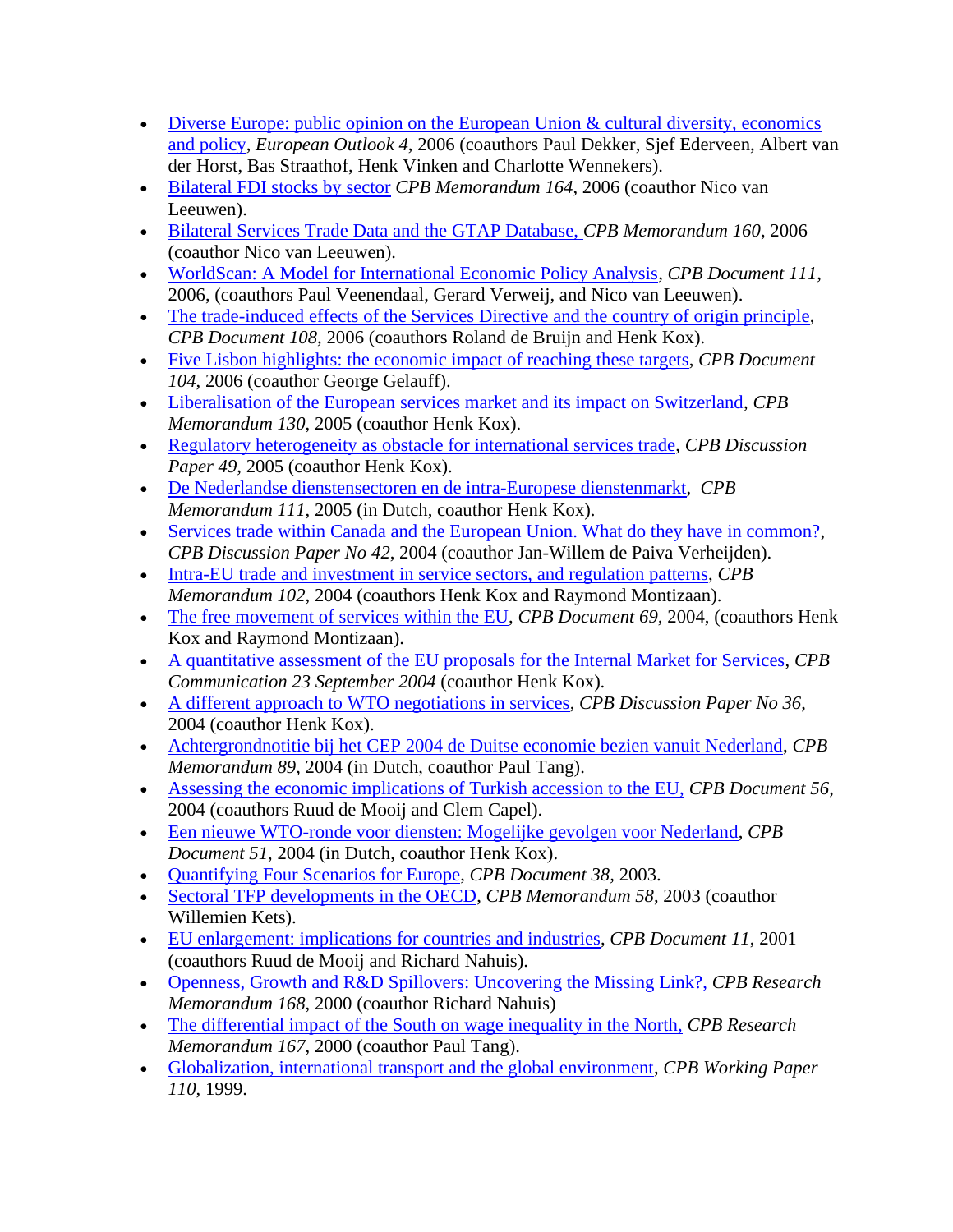- [WorldScan: the Core Version,](http://www.cpb.nl/sites/default/files/publicaties/download/scanning-future-contents-summary-introduction.pdf) *CPB Special Publication*, 1999.
- [The informal sector: a source of growth,](http://www.cpb.nl/sites/default/files/publicaties/download/informal-sector-source-growth.pdf) *CPB Research Memorandum 153*, 1999 (coauthor Paul Tang).

### <span id="page-11-0"></span>**Other Working papers**

- [The Role of Conduit Countries and Tax Havens in Corporate Tax Avoidance,](https://research.tilburguniversity.edu/en/publications/the-role-of-conduit-countries-and-tax-havens-in-corporate-tax-avo) *CentER Discussion Paper 2021-014*, 2021.
- Offshore Tax Evasion and Wealth Inequality: Evidence from a Tax Amnesty in the [Netherlands,](•%09https:/www.econpol.eu/sites/default/files/2020-12/EconPol_Working_Paper_52_Offshore_Tax_Evasion.pdf) *EconPol Working Paper 2020-52*, 2020 (coauthors Wouter Leenders, Simon Rabaté, Maarten van 't Riet).
- [Offshore Tax Evasion and Wealth Inequality: Evidence from a Tax Amnesty in the](https://research.tilburguniversity.edu/en/publications/offshore-tax-evasion-and-wealth-inequality-evidence-from-a-tax-am/?_ga=2.128925900.1500035550.1605514859-1437553838.1566298306)  [Netherlands,](https://research.tilburguniversity.edu/en/publications/offshore-tax-evasion-and-wealth-inequality-evidence-from-a-tax-am/?_ga=2.128925900.1500035550.1605514859-1437553838.1566298306) *CentER Discussion Paper 2020-031*, 2020 (coauthors Wouter Leenders, Simon Rabaté, Maarten van 't Riet).
- [Income Shifting and Organizational Form Choice: Evidence from Europe,](https://pure.uvt.nl/admin/files/32905879/2020_013complete.pdf) *CentER Discussion Paper 2020-013*, 2020 (coauthor Gabriella Massenz).
- [Dutch shell companies and international tax planning,](https://pure.uvt.nl/ws/portalfiles/portal/30482709/2019_024.pdf) *CentER Discussion Paper 2019- 24,* 2019 (coauthors Jan, Möhlmann, Maarten van 't Riet and Thijs Benschop).
- [Optimal tax routing: Network analysis of](https://pure.uvt.nl/ws/files/16257164/2017_022.pdf) FDI diversion, *CentER Discussion Paper 2017- 22,* 2017 (coauthor Maarten van 't Riet).
- [Economic Incentives for Indirect TTIP Spillovers,](http://www.ceps.eu/book/economic-incentives-indirect-ttip-spillovers) *CEPS special report 94*, 29 October 2014 (coauthors Jacques Pelkmans, Federica Mustilli and Jacopo Timini).
- [EU-US Transatlantic trade and investment partnership: a detailed appraisal of the](http://www.europarl.europa.eu/RegData/etudes/etudes/join/2014/528798/IPOL-JOIN_ET%282014%29528798_EN.pdf)  [European's Commission's Impact Assessment,](http://www.europarl.europa.eu/RegData/etudes/etudes/join/2014/528798/IPOL-JOIN_ET%282014%29528798_EN.pdf) *European Parliamentary Research Service*, 2014, and *[CEPS special report](http://www.ceps.eu/book/impact-ttip-underlying-economic-model-and-comparisons) 93*, 13 October 2014 (coauthors Jacques Pelkmans, Lorna Schrefler, Federica Mustilli and Jacopo Timini).
- [Identifying hubs and spokes in global supply chains using redirected trade in value added,](http://www.ecb.europa.eu/pub/pdf/scpwps/ecbwp1670.pdf) *ECB Working Paper,* 2014 (coauthors Paul Veenendaal and Hugo Rojas-Romagosa).
- [The foreign investment effects of tax treaties,](http://www.sbs.ox.ac.uk/sites/default/files/Business_Taxation/Docs/Publications/Working_Papers/series-14/WP1403.pdf) *Oxford University Centre of Business Taxation WP 14/03*, February 2014.
- [Economic study on charging VAT on intra-EU supplies of goods and services,](https://circabc.europa.eu/sd/a/60e05641-2653-4ac3-aca2-3060896aa6e3/33-ANN%20-%20Final%20report%20-%20Study%20on%20charging%20VAT%20on%20intra-EU%20supplies%20of%20goods%20and%20services%5B1%5D.pdf) report for DG Taxud, 2013, (coauthor Philip Schuster).
- [The Origins of Value in Global](http://trade.ec.europa.eu/doclib/docs/2012/may/tradoc_149512.05.pdf) Production Chains, report for DG Trade, May 2012 (coauthors Hugo Rojas-Romagosa and Paul Veenendaal).
- [Uncertainty and the export decisions of Dutch firms,](http://www.fiw.ac.at/fileadmin/Documents/Publikationen/Working_Paper/N_069-Creusen-Lejour.pdf) FIW-Working Paper 69, May 2011 (coauthor Harold Creusen).
- Education and Labour Market Activity of Women: an Age-group Specific Empirical [Analysis,](http://arno.uvt.nl/show.cgi?fid=99548) Netspar Discussion Paper 11/2009 - 050 (coauthors Claudia Münch and Sweder van Wijnbergen).
- Croatia's EU convergence Report Reaching and Sustaining Higher Rates of Economic [Growth,](http://www.worldbank.hr/WBSITE/EXTERNAL/COUNTRIES/ECAEXT/CROATIAEXTN/0,,contentMDK:22294293~menuPK:50003484~pagePK:2865066~piPK:2865079~theSitePK:301245,00.html) report No. 48879-HR, World Bank 2009 (we contributed to this report with Gerard Verweij and Bas ter Weel),
- [Regulatory barriers in business and transport services trade,](http://www.etsg.org/ETSG2009/papers/lejour.pdf) paper presented at ETSG conference, 2009, (coauthors, Henk Kox and Gerard Verweij).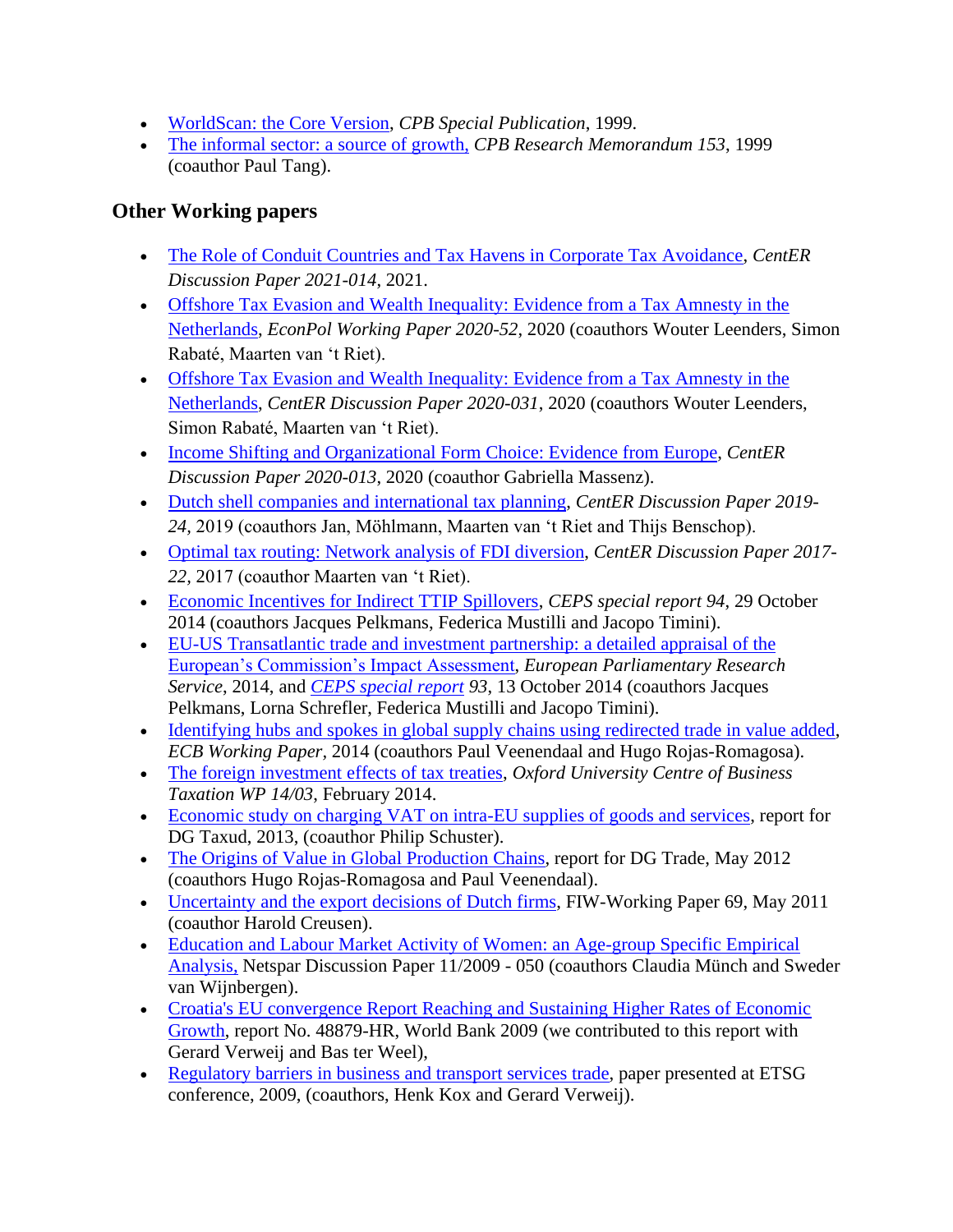- [Trade costs, openness and productivity: market access at home and abroad,](http://ec.europa.eu/enterprise/enterprise_policy/competitiveness/3_indpol/industrial_policy.htm) European Commission, DG Enterprise and Industry, *Industrial Policy and Economic Reforms Papers 10,* 2009 (coauthors Hugo Rojas-Romagosa, Victor Rodriguez, Carlos Montalvo, Frans van der Zee).
- [Subsidiarity and EU support for innovation,](http://www.proinno-europe.eu/admin/uploaded.../Mini-study_3-final.pdf) Pro inno Europe, Inno Learning Platform.
- Bilateral services trade data in the GTAP database, in Narayanan B, G. and T. L. Walmsley (eds), 2008. *[Global Trade, Assistance, and Production: The GTAP 7 Data](https://www.gtap.agecon.purdue.edu/databases/v7/v7_doco.asp)  [Base](https://www.gtap.agecon.purdue.edu/databases/v7/v7_doco.asp)*, Center for Global Trade Analysis, Purdue University (coauthors Nico van Leeuwen and Arie ten Cate).
- [A study on EU spending, E](http://ec.europa.eu/budget/reform/library/issue_paper/study_EUspending_en.pdf)uropean Commission, DG Budget, 2008 (with Nicolai van Gorp, Willem Molle, Ferry Philipsen and Bjørn Volkerink (ECORYS); Marko Köthenbürger and Rigmar Osterkamp (IFO); Reinhard Neck and Friedrich Schneider (associate experts).
- International spillovers of domestic reforms: the joint application of the Lisbon Strategy [in the EU,](http://ec.europa.eu/enterprise/enterprise_policy/competitiveness/3_indpol/industrial_policy.htm) European Commission, DG Enterprise and Industry, *Industrial Policy and Economic Reforms Papers 8,* 2008 (coauthor Hugo Rojas-Romagosa).
- [The future of manufacturing in](http://ec.europa.eu/enterprise/enterprise_policy/industry/index_en.htm) Europe, *Industrial policy report DG Enterprise & Industry*, 2008 (coauthors Felix Brandes, Gerard Verweij and Frans van der Zee).
- [The economic effects of Croatia's accession to the EU,](http://www.economics-ejournal.org/economics/discussionpapers/2008-6) *Economics Discussion Paper 2008-6* (coauthors Andrea Mervar and Gerard Verweij).
- [The economic effects of Croatia's accession to the EU,](http://www.eizg.hr/Item.aspx?Id=297&lang=2) *EIZ Working Paper 5*, 2007 (coauthors Andrea Mervar and Gerard Verweij).
- [The trade-induced effects of the Services Directive and the country of origin principle,](http://www.enepri.org/) *ENEPRI Working Paper 44*, 2006 (coauthors Roland de Bruijn and Henk Kox).
- The new Lisbon Strategy; An estimation of the economic impact of reaching five Lisbon [Targets,](http://ec.europa.eu/growthandjobs/key/index_en.htm) European Commission, DG Enterprise and Industry, *Industrial Policy and Economic Reforms Papers 1,* 2006 (coauthor George Gelauff).
- The effects of policy heterogeneity on trade and investment in services: empirical analysis for the EU, *OECD Document DSTI/EAS/IND/SWP/AH (2004)21*, October 2004, OECD, Paris (coauthor Henk Kox).
- Turkish Delight- does [Turkish accession to the EU bring economic benefits?,](http://www.cesifo-group.de/portal/page?_pageid=36,302752&_dad=portal&_schema=PORTAL&p_file_id=8275) *CESIFO Working Paper 1183*, 2004, (coauthor Ruud de Mooij).
- [China and the WTO: the impact on China and the world economy,](http://econpapers.repec.org/paper/eabtradew/207.htm) Trade Working Paper 207, East Asian Bureau of Economic Research, 2001.
- [Impact of China's Access to WTO: A dynamic CGE analysis,](http://econpapers.repec.org/paper/eabtradew/210.htm) Trade Working Paper 210, East Asian Bureau of Economic Research, 2001, (coauthor Li Xuesong).
- [EU enlargement: implications for countries and industries,](http://www.cesifo-group.de/portal/page?_pageid=36,302752&_dad=portal&_schema=PORTAL&p_file_id=5473) *CESIFO Working Paper series 585,* 2001 (coauthors Ruud de Mooij and Richard Nahuis).
- [Fiscal policies and endogenous growth in integrated capital markets,](http://greywww.kub.nl:2080/greyfiles/center/1996/76.html) *CentER Discussion Paper 9676*, 1996, Tilburg (coauthor Harrie Verbon).
- [Social Insurance and the completion of the internal market,](http://greywww.kub.nl:2080/greyfiles/center/1995/61.html) *CentER Discussion Paper 9561,* 1995, Tilburg
- [Cooperative and competitive policies in the EU: the European siamese twin,](http://greywww.kub.nl:2080/greyfiles/center/1995/20.html) *CentER Discussion Paper 9520,* 1995, Tilburg.
- [Capital Mobility and Social Insurance in an Integrated Market,](file:///G:/paper/fthtilbur/9379.htm) *Discussion Paper, Tilburg University, Center for Economic Research,* 1993 (coauthor Harrie Verbon).